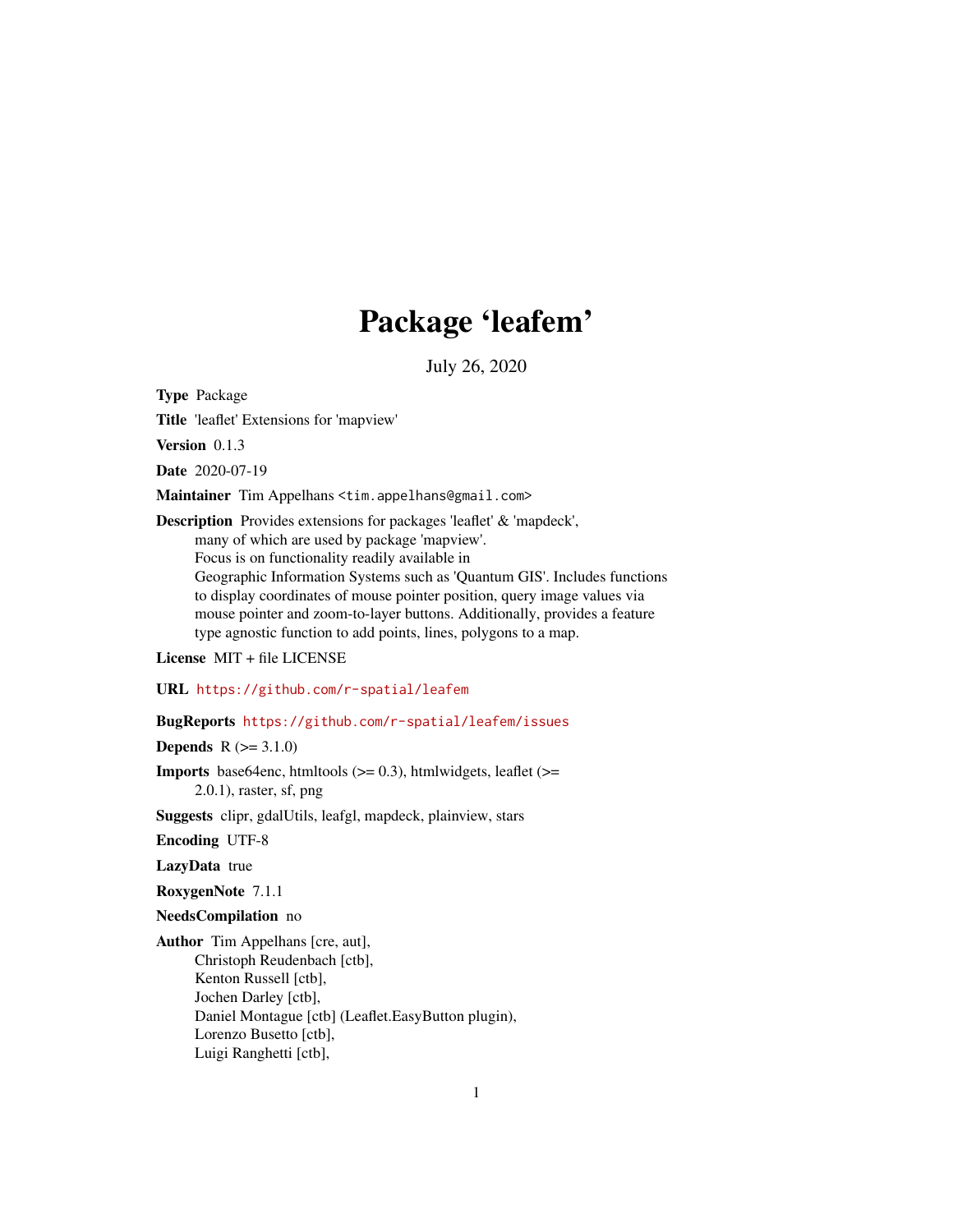<span id="page-1-0"></span>Miles McBain [ctb], Sebastian Gatscha [ctb], Björn Harrtell [ctb] (FlatGeobuf plugin), Daniel Dufour [ctb] (georaster-layer-for-leaflet)

# Repository CRAN

Date/Publication 2020-07-26 09:20:02 UTC

# R topics documented:

|       |               | $\overline{\mathbf{3}}$ |
|-------|---------------|-------------------------|
|       |               | $\overline{4}$          |
|       |               | $\overline{5}$          |
|       |               |                         |
|       |               |                         |
|       |               |                         |
|       |               |                         |
|       |               |                         |
|       |               |                         |
|       |               |                         |
|       | addRasterRGB  |                         |
|       |               |                         |
|       |               |                         |
|       | addTileFolder |                         |
|       |               |                         |
|       |               |                         |
|       |               |                         |
| Index |               | 26                      |

addCopyExtent *Copy current view extent to the clipboard*

# Description

Add JavaScript functioality to enable copying of the current view bouding box to the clipboard. The copy.btn argument expects a valid keycode event.code such as "KeyE" (the default). Use <https://keycode.info/> to find the approprate codes for your keyboard.

# Usage

addCopyExtent(map, event.code = "KeyE")

| map        | a mapview or leaflet object.               |
|------------|--------------------------------------------|
| event.code | the JavaScript event.code for ley strokes. |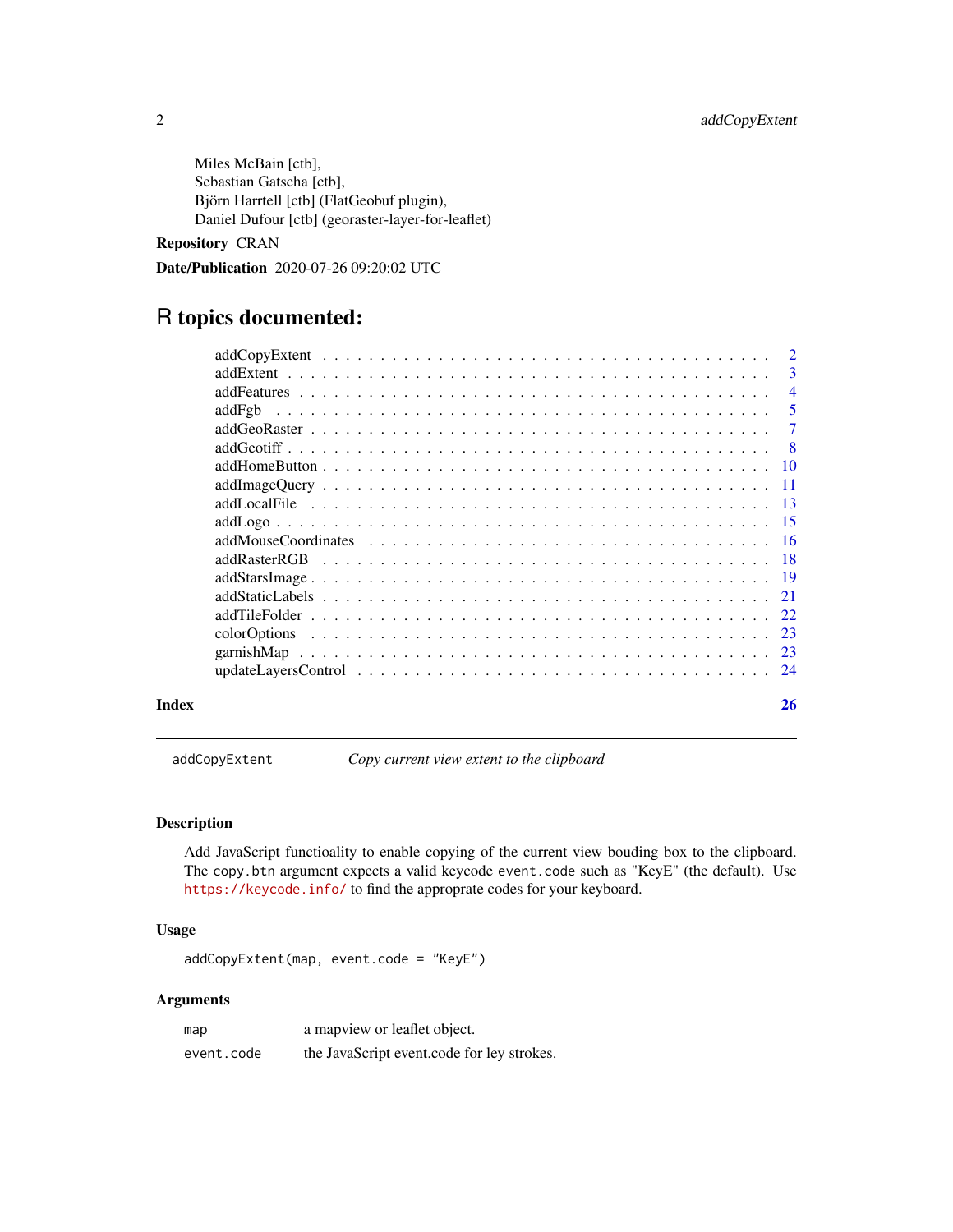#### <span id="page-2-0"></span>addExtent 3

# Examples

```
library(leaflet)
leaflet() %>%
addProviderTiles("CartoDB.Positron") %>%
  addCopyExtent(event.code = "KeyE") %>%
  addMouseCoordinates()
# now click on the map (!) and zoom to anwhere in the map, then press 'e' on
# your keyboard. This will copy the current extent/bounding box as a JSON object
# to your clipboard which can then be parsed with:
# jsonlite::fromJSON(<Ctrl+v>)
```
addExtent *Add extent/bbox of spatial objects to a leaflet map*

#### Description

This function adds the bounding box of a spatial object to a leaflet or mapview map.

#### Usage

```
addExtent(map, data, ...)
```
#### Arguments

| map                     | A leaflet or mapview map.                     |
|-------------------------|-----------------------------------------------|
| data                    | A sf object to be added to the map.           |
| $\cdot$ $\cdot$ $\cdot$ | additional arguments passed on to addFeatures |

```
library(leaflet)
```

```
# Usage in leaflet
leaflet() %>%
 addProviderTiles("OpenStreetMap") %>%
 addExtent(gadmCHE)
leaflet(gadmCHE) %>%
```

```
addProviderTiles("OpenStreetMap") %>%
addExtent()
```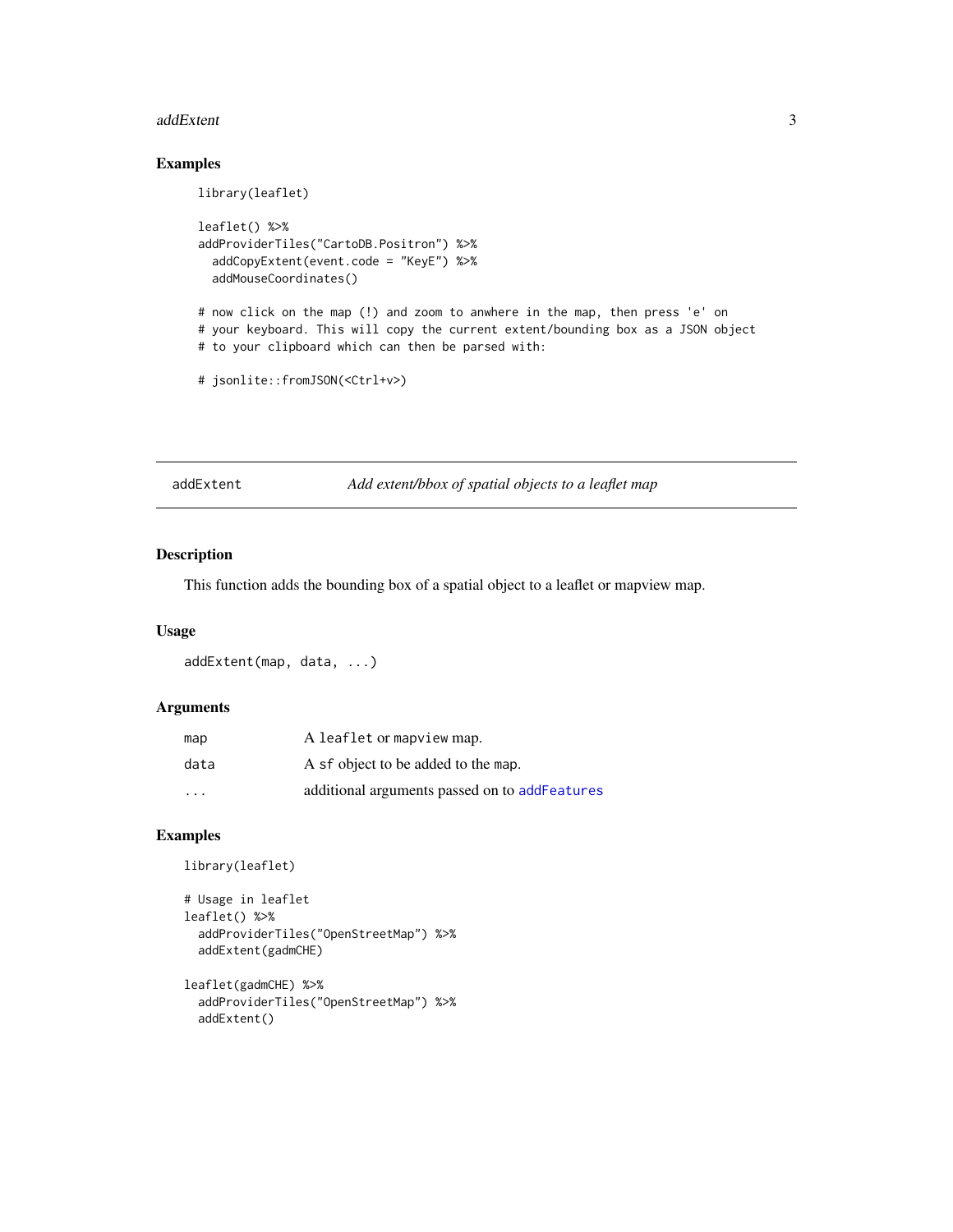<span id="page-3-1"></span><span id="page-3-0"></span>

#### Description

Add simple features geometries from [sf](#page-0-0)

#### Usage

```
addFeatures(map, data, pane = "overlayPane", ...)
```
### Arguments

| map  | A leaflet or mapview map.                                                                                                    |
|------|------------------------------------------------------------------------------------------------------------------------------|
| data | A sf object to be added to the map.                                                                                          |
| pane | The name of the map pane for the features to be rendered in.                                                                 |
| .    | Further arguments passed to the respective leaflet: : add* functions. See addCircleMarkers,<br>addPolylines and addPolygons. |

#### Value

A leaflet map object.

```
library(leaflet)
leaflet() %>% addProviderTiles("OpenStreetMap") %>% addCircleMarkers(data = breweries91)
leaflet() %>% addProviderTiles("OpenStreetMap") %>% addFeatures(data = breweries91)
leaflet() %>% addProviderTiles("OpenStreetMap") %>% addPolylines(data = atlStorms2005)
leaflet() %>% addProviderTiles("OpenStreetMap") %>% addFeatures(atlStorms2005)
leaflet() %>% addProviderTiles("OpenStreetMap") %>% addPolygons(data = gadmCHE)
leaflet() %>% addProviderTiles("OpenStreetMap") %>% addFeatures(gadmCHE)
```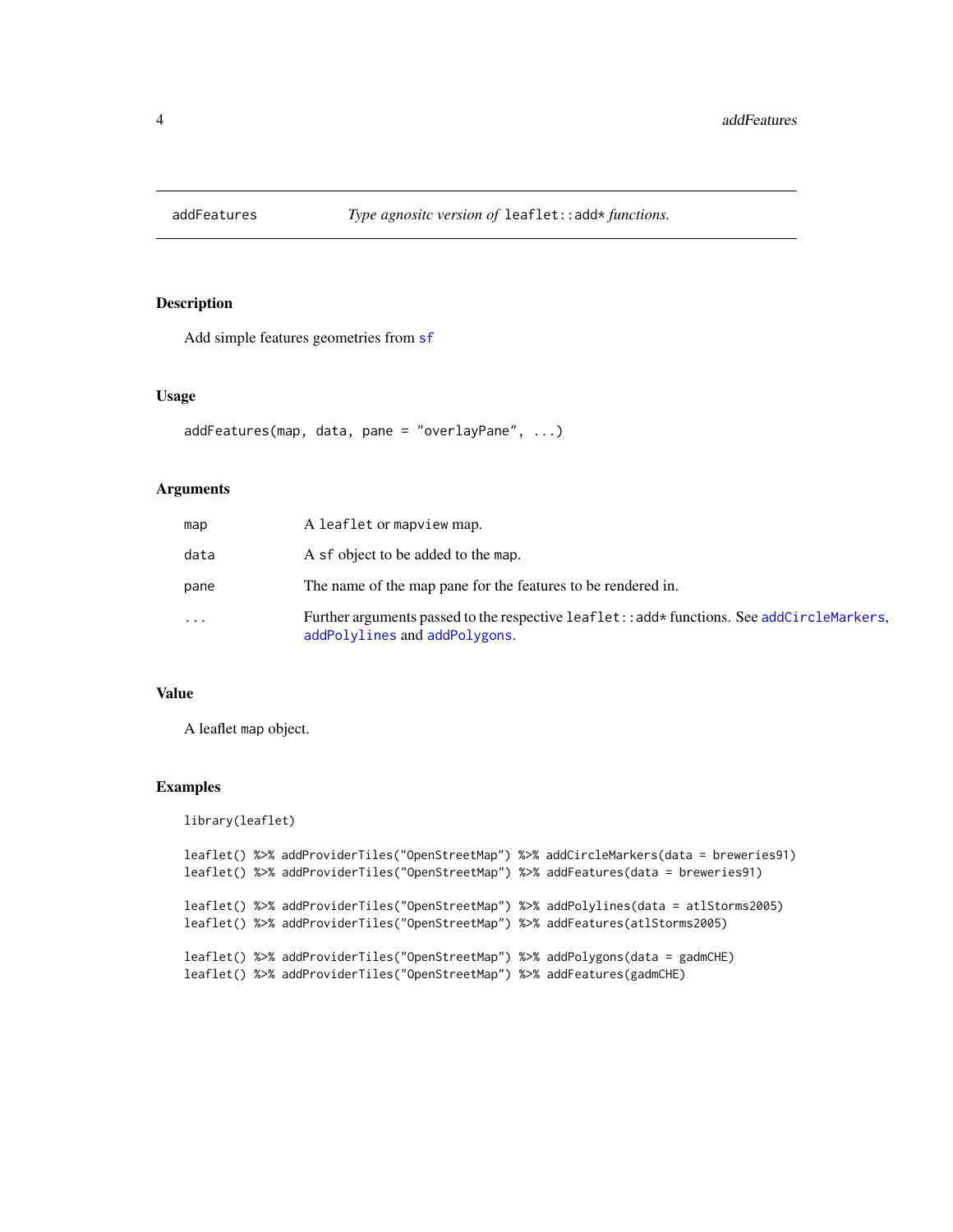<span id="page-4-0"></span>

#### Description

flatgeobuf is a performant binary geo-spatial file format suitable for serving large data. For more details see <https://github.com/bjornharrtell/flatgeobuf> and the respective documentation for the GDAL/OGR driver at <https://gdal.org/drivers/vector/flatgeobuf.html>.

In contrast to classical ways of serving data from R onto a leaflet map, flatgeobuf can stream the data chunk by chunk so that rendering of the map is more or less instantaneous. The map is responsive while data is still loading so that popup queries, zooming and panning will work even though not all data has been rendered yet. This makes for a rather pleasant user experience as we don't have to wait for all data to be added to the map before interacting with it.

#### Usage

```
addFgb(
 map,
  file = NULL,
  url = NULL,layerId = NULL,group = NULL,popup = NULL,
  label = NULL,radius = 10,
  stroke = TRUE,
  color = "#03F",weight = 5,
  opacity = 0.5,
  fill = FALSE,fillColor = NULL,
  fillOpacity = 0.2,
  dashArray = NULL,
  options = NULL,
  className = NULL,
  scale = scaleOptions(),
  ...
)
```

| map     | a map view or leaflet object.                                          |
|---------|------------------------------------------------------------------------|
| file    | file path to the .fgb file to be added to map. If set, url is ignored. |
| url     | url of the data to be added to map. Only respected if $file = NULL$ .  |
| laverId | the layer id.                                                          |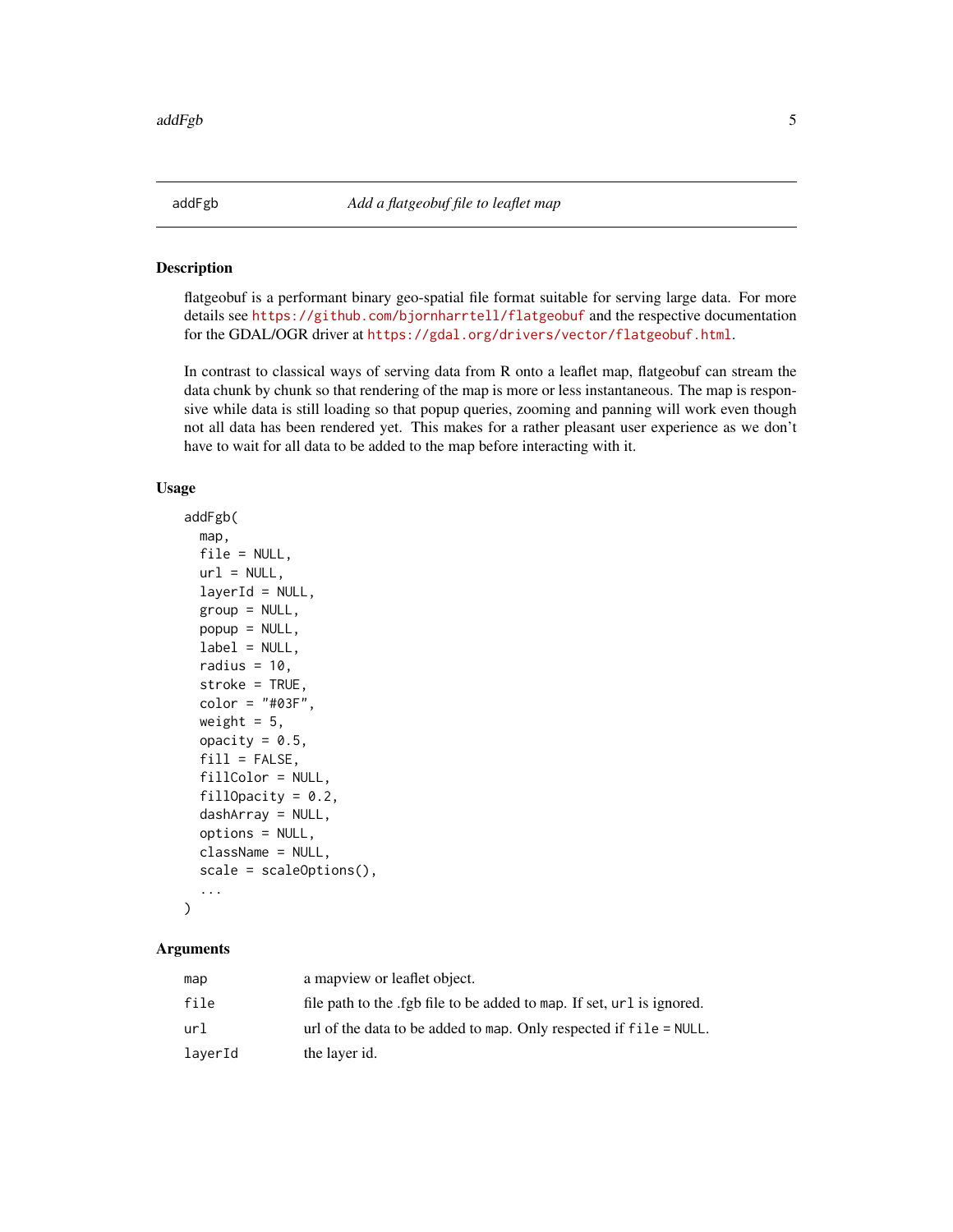| group       | the group name for the file to be added to map.                                                                                       |
|-------------|---------------------------------------------------------------------------------------------------------------------------------------|
| popup       | either a logical of whether to show the feature properties (fields) in popups or<br>the name of the field to show in popups.          |
| label       | name of the field to be shown as a tooltip.                                                                                           |
| radius      | the size of the circle markers.                                                                                                       |
| stroke      | whether to draw stroke along the path (e.g. the borders of polygons or circles).                                                      |
| color       | stroke color.                                                                                                                         |
| weight      | stroke width in pixels.                                                                                                               |
| opacity     | stroke opacity.                                                                                                                       |
| fill        | whether to fill the path with fillColor. If fillColor is set, this will be set to<br>TRUE, default is FALSE.                          |
| fillColor   | fill color. If set, fill will be set to TRUE.                                                                                         |
| fillOpacity | fill opacity.                                                                                                                         |
| dashArray   | a string that defines the stroke dash pattern.                                                                                        |
| options     | a list of extra options for tile layers, popups, paths (circles, rectangles, polygons,<br>), or other map elements.                   |
| className   | optional class name for the popup (table). Can be used to define css for the<br>popup.                                                |
| scale       | named list with instructions on how to scale radius, width, opacity, fillOpacity<br>if those are to be mapped to an attribute column. |
| $\cdots$    | currently not used.                                                                                                                   |

# Examples

```
if (interactive()) {
 library(leaflet)
 library(leafem)
```
# via URL

url = "https://raw.githubusercontent.com/bjornharrtell/flatgeobuf/3.0.1/test/data/UScounties.fgb"

```
leaflet() %>%
 addTiles() %>%
 leafem:::addFgb(
   url = url, group = "counties"
    , label = "NAME"
   , popup = TRUE
    , fill = TRUE
    , fillColor = "blue"
   , fillOpacity = 0.6
   , color = "black"
    , weight = 1) %>%
    addLayersControl(overlayGroups = c("counties")) %>%
    addMouseCoordinates() %>%
```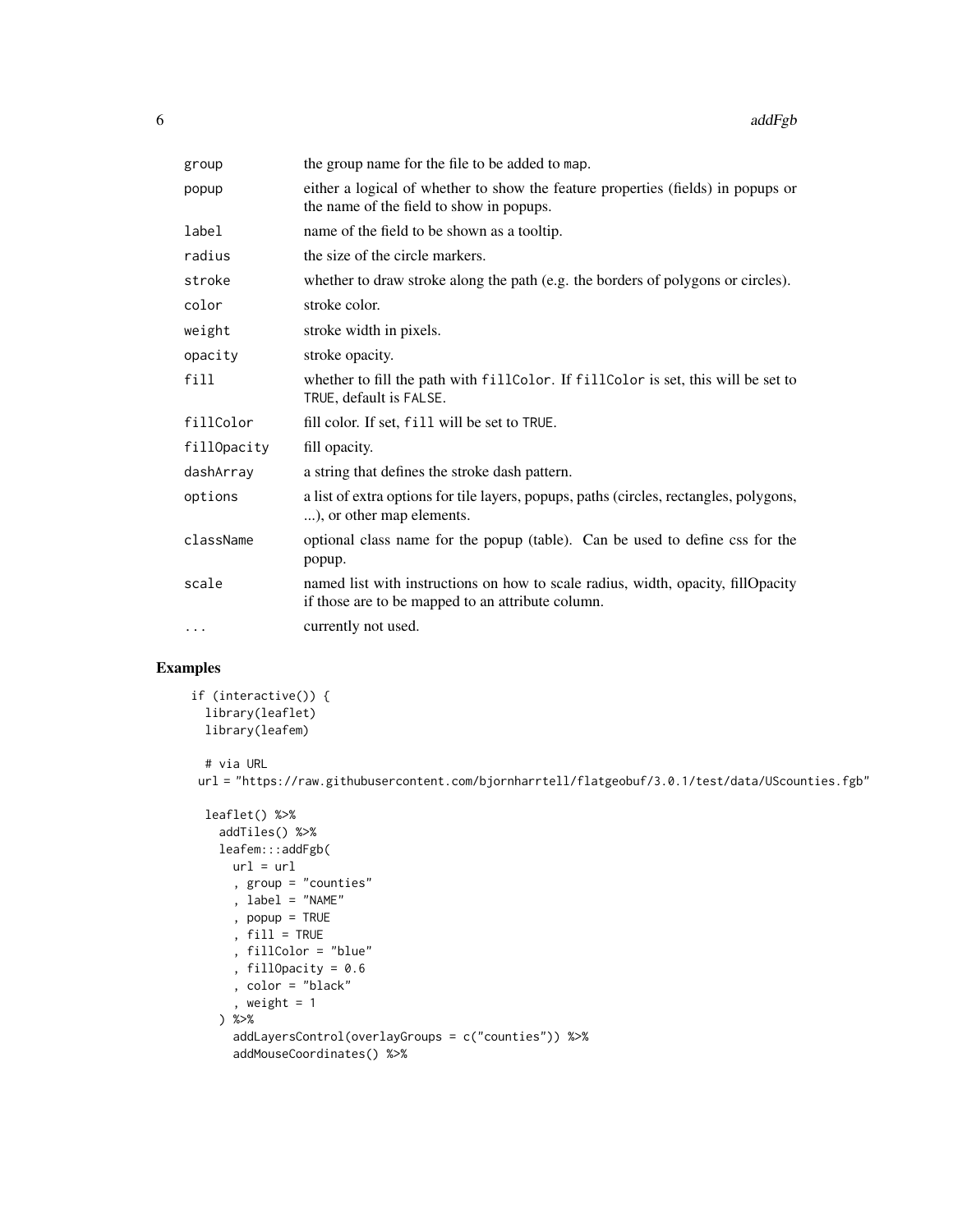# <span id="page-6-0"></span>addGeoRaster 7

```
setView(\ln g = -105.644, \ln f = 51.618, zoom = 3)
}
```
addGeoRaster *Add stars/raster image to a leaflet map using optimised rendering.*

# Description

Add stars/raster image to a leaflet map using optimised rendering.

# Usage

```
addGeoRaster(
 map,
 x,
  group = NULL,
  layerId = NULL,
  resolution = 96,
 opacity = 0.8,
  options = leaflet::tileOptions(),
  colorOptions = colorOptions(),
 project = TRUE,
 pixelValuesToColorFn = NULL,
  ...
\mathcal{L}
```

| map                  | the map to add the raster data to.                                                                                                                                                       |  |
|----------------------|------------------------------------------------------------------------------------------------------------------------------------------------------------------------------------------|--|
| x                    | the stars/raster object to be rendered.                                                                                                                                                  |  |
| group                | he name of the group this raster image should belong to.                                                                                                                                 |  |
| layerId              | the layerId.                                                                                                                                                                             |  |
| resolution           | the target resolution for the simple nearest neighbor interpolation. Larger values<br>will result in more detailed rendering, but may impact performance. Default is<br>96 (pixels).     |  |
| opacity              | opacity of the rendered layer.                                                                                                                                                           |  |
| options              | options to be passed to the layer. See tileOptions for details.                                                                                                                          |  |
| color0ptions         | list defining the palette, breaks and nation to be used.                                                                                                                                 |  |
| project              | whether to project the RasterLayer to conform with leaflets expected crs. De-<br>faults to TRUE and things are likely to go haywire if set to FALSE.                                     |  |
| pixelValuesToColorFn |                                                                                                                                                                                          |  |
|                      | optional JS function to be passed to the browser. Can be used to fine tune<br>and manipulate the color mapping. See https://github.com/r-spatial/<br>leafem/issues/25 for some examples. |  |
| $\cdots$             | currently not used.                                                                                                                                                                      |  |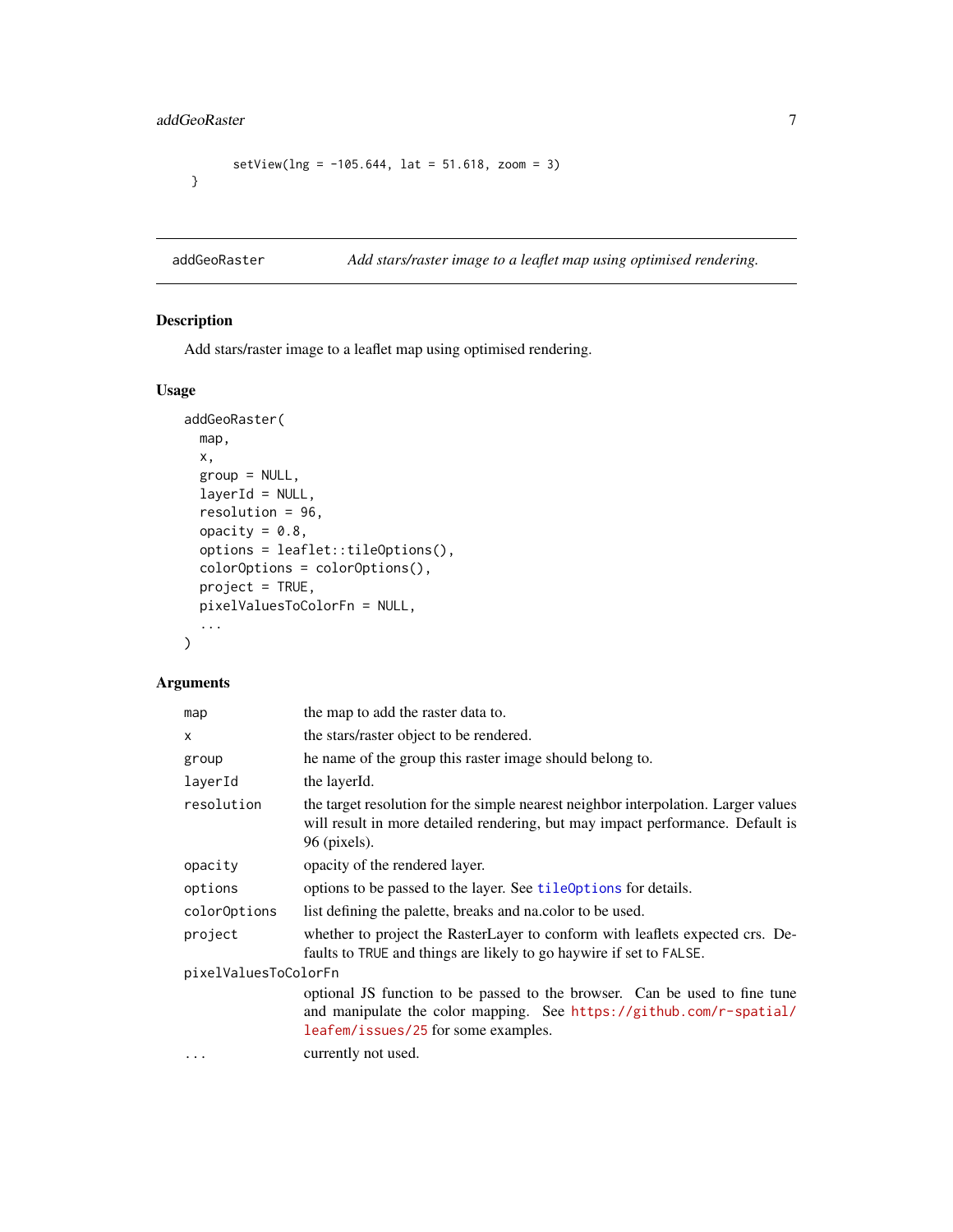# <span id="page-7-0"></span>Details

This uses the leaflet plugin 'georaster-layer-for-leaflet' to render raster data. See [https://github.](https://github.com/GeoTIFF/georaster-layer-for-leaflet) [com/GeoTIFF/georaster-layer-for-leaflet](https://github.com/GeoTIFF/georaster-layer-for-leaflet) for details. The clue is that rendering uses simple nearest neighbor interpolation on-the-fly to ensure smooth rendering. This enables handling of larger rasters than with the standard [addRasterImage](#page-0-0).

# Value

A leaflet map object.

#### Examples

```
if (interactive()) {
 library(leaflet)
 library(leafem)
 library(stars)
 tif = system.file("tif/L7_ETMs.tif", package = "stars")
 x1 = read\_stars(tif)x1 = x1[, , , , 3] # band 3
 leaflet() %>%
   addTiles() %>%
   leafem:::addGeoRaster(
      x1
      , opacity = 1
      , colorOptions = colorOptions(
        palette = grey.colors(256)
      )
   )
}
```
addGeotiff *Add a GeoTIFF file to a leaflet map using optimised rendering.*

#### Description

Add a GeoTIFF file to a leaflet map using optimised rendering.

#### Usage

```
addGeotiff(
 map,
  file = NULL,
 url = NULL,group = NULL,
  layerId = NULL,
```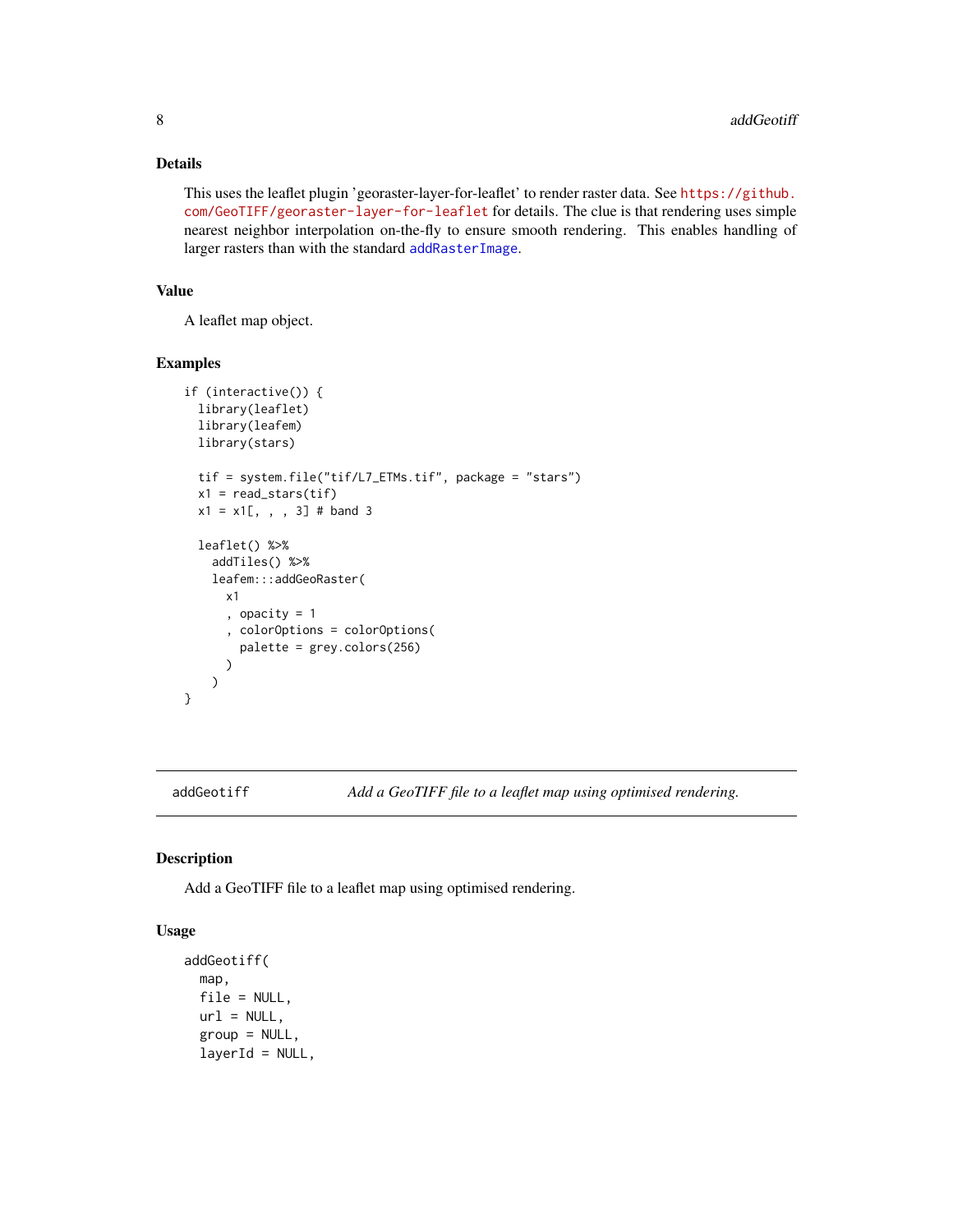#### <span id="page-8-0"></span>addGeotiff 9 and 200 and 200 and 200 and 200 and 200 and 200 and 200 and 200 and 200 and 200 and 200 and 200 and 200 and 200 and 200 and 200 and 200 and 200 and 200 and 200 and 200 and 200 and 200 and 200 and 200 and 200 a

```
resolution = 96,
  opacity = 0.8,
 options = leaflet::tileOptions(),
 colorOptions = NULL,
 pixelValuesToColorFn = NULL,
  ...
)
```
#### Arguments

| map                  | the map to add the raster data to.                                                                                                                                                                    |
|----------------------|-------------------------------------------------------------------------------------------------------------------------------------------------------------------------------------------------------|
| file                 | path to the GeoTIFF file to render.                                                                                                                                                                   |
| url                  | url to the GeoTIFF file to render. Ignored if file is provided.                                                                                                                                       |
| group                | he name of the group this raster image should belong to.                                                                                                                                              |
| layerId              | the layerId.                                                                                                                                                                                          |
| resolution           | the target resolution for the simple nearest neighbor interpolation. Larger values<br>will result in more detailed rendering, but may impact performance. Default is<br>$96$ (pixels).                |
| opacity              | opacity of the rendered layer.                                                                                                                                                                        |
| options              | options to be passed to the layer. See tileOptions for details.                                                                                                                                       |
| colorOptions         | list defining the palette, breaks and nation to be used.                                                                                                                                              |
| pixelValuesToColorFn |                                                                                                                                                                                                       |
|                      | optional JS function to be passed to the browser. Can be used to fine tune<br>and manipulate the color mapping. See examples $&$ https://github.com/<br>r-spatial/leafem/issues/25 for some examples. |
| $\cdots$             | currently not used.                                                                                                                                                                                   |

# Details

This uses the leaflet plugin 'georaster-layer-for-leaflet' to render GeoTIFF data. See [https://](https://github.com/GeoTIFF/georaster-layer-for-leaflet) [github.com/GeoTIFF/georaster-layer-for-leaflet](https://github.com/GeoTIFF/georaster-layer-for-leaflet) for details. The GeoTIFF file is read directly in the browser using geotiffjs (<https://geotiffjs.github.io/>), so there's no need to read data into the current R session. GeoTIFF files can be read from the file system or via url. The clue is that rendering uses simple nearest neighbor interpolation on-the-fly to ensure smooth rendering. This enables handling of larger rasters than with the standard [addRasterImage](#page-0-0).

#### Value

A leaflet map object.

```
if (interactive()) {
 library(leaflet)
 library(leafem)
 library(stars)
```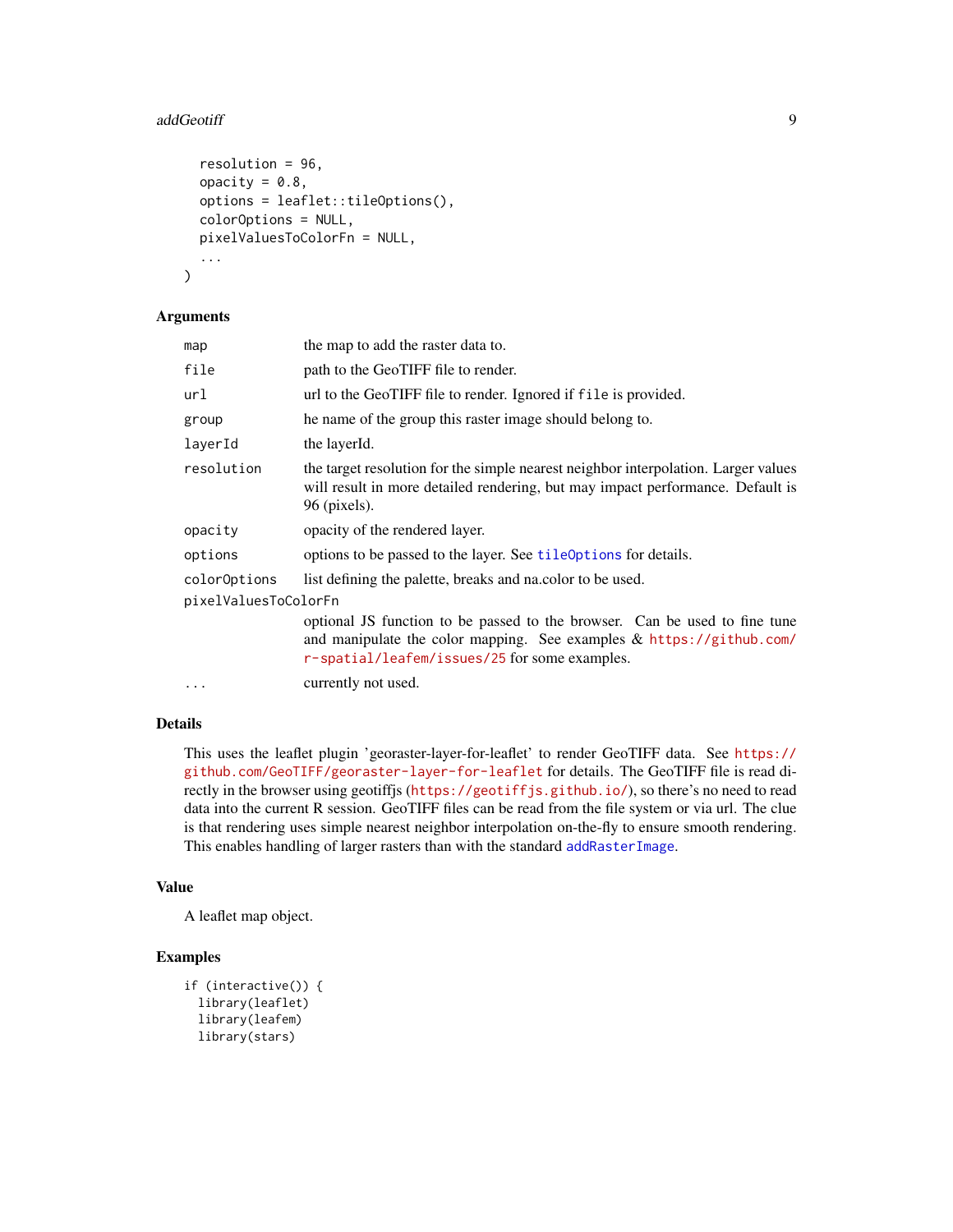```
tif = system.file("tif/L7_ETMs.tif", package = "stars")
 x1 = read\_stars(tif)x1 = x1[, , , , 3] # band 3
 tmpfl = tempfile(fileext = ".tif")
 write_stars(st_warp(x1, crs = 4326), tmpfl)
 myCustomJSFunc = htmlwidgets::JS(
    "pixelValuesToColorFn = (raster, colorOptions) => {
       const cols = colorOptions.palette;
        var scale = chroma.scale(cols);
        if (colorOptions.breaks !== null) {
         scale = scale.classes(colorOptions.breaks);
        }
        var pixelFunc = values => {
         let clr = scale.domain([raster.mins, raster.maxs]);
         if (isNaN(values)) return colorOptions.naColor;
         return clr(values).hex();
       };
       return pixelFunc;
     };
    ")
 leaflet() %>%
   addTiles() %>%
   addGeotiff(
     file = tmpfl
      , opacity = 0.9, colorOptions = colorOptions(
       palette = grey.colors
        , na.color = "transparent"
      \lambda, pixelValuesToColorFn = myCustomJSFunc
   \lambda}
```
addHomeButton *Add a home button / zoom-to-layer button to a map.*

#### Description

This function adds a button to the map that enables zooming to a provided extent / bbox.

<span id="page-9-0"></span>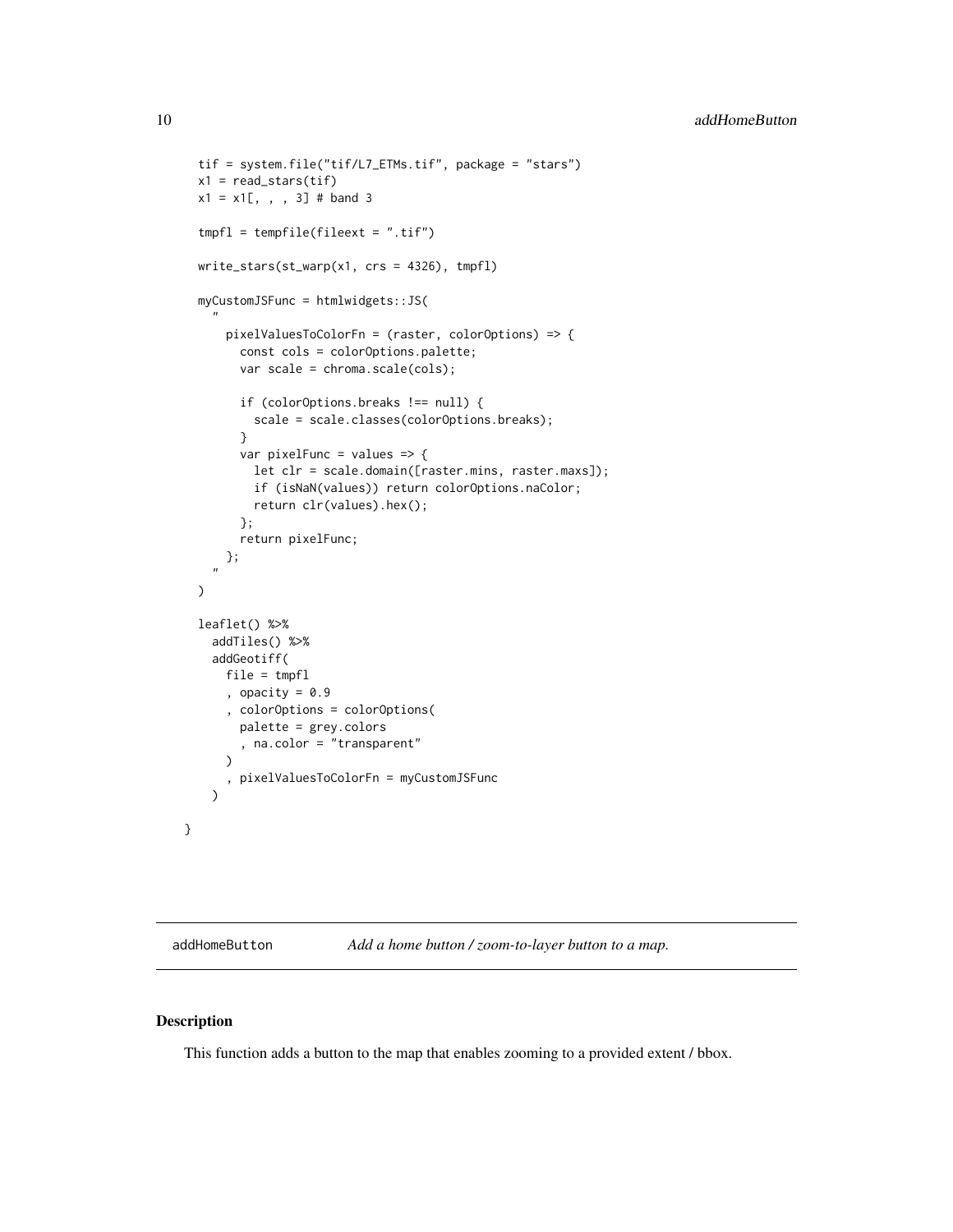# <span id="page-10-0"></span>addImageQuery 11

### Usage

```
addHomeButton(map, ext, group = "layer", position = "bottomright", add = TRUE)
```
removeHomeButton(map)

#### Arguments

| map      | a mapview or leaflet object.                                                                                            |
|----------|-------------------------------------------------------------------------------------------------------------------------|
| ext      | the extent / bbox to zoom to.                                                                                           |
| group    | the name of the group/layer to be zoomed to (or any character string)                                                   |
| position | the position of the button (one of 'topieft', 'topinght', 'bottometht', 'bottom-<br>right'). Defaults to 'bottomright'. |
| add      | logical. Whether to add the button to the map (mainly for internal use).                                                |

# Functions

• removeHomeButton: remove a homeButton from a map

# Examples

```
library(leaflet)
library(raster)
## pass a group name only
m <- leaflet() %>%
  addProviderTiles("OpenStreetMap") %>%
  addCircleMarkers(data = breweries91, group = "breweries91") %>%
  addHomeButton(group = "breweries91")
m
## pass a raster extent - group can now be an arbitrary label
m \leftarrow leaflet() %>%
  addProviderTiles("OpenStreetMap") %>%
  addCircleMarkers(data = breweries91, group = "breweries91") %>%
  addHomeButton(ext = extent(breweries91), group = "Brew")
m
## remove the button
removeHomeButton(m)
```
addImageQuery *Add image query functionality to leaflet/mapview map.*

# Description

Add image query functionality to leaflet/mapview map.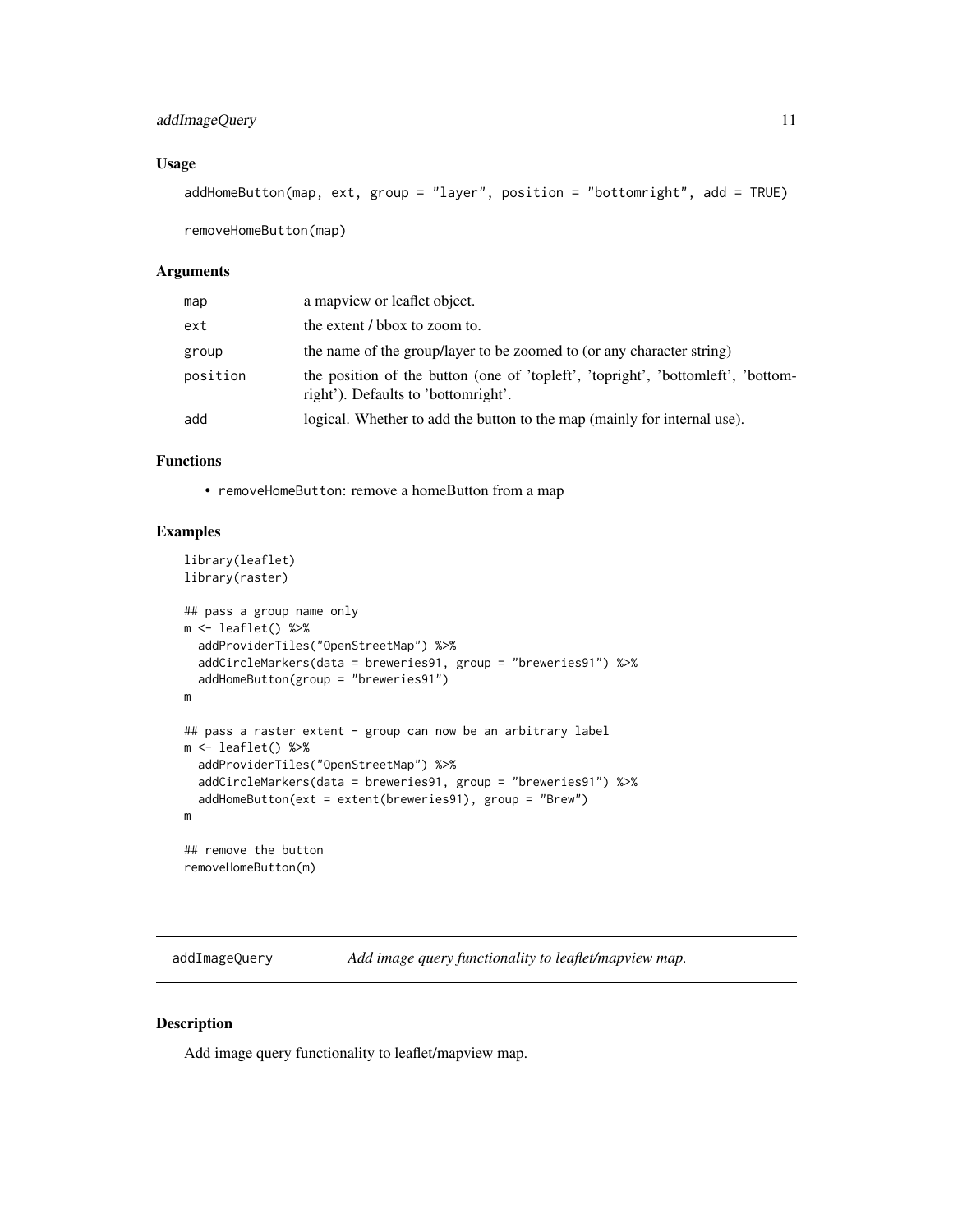# Usage

```
addImageQuery(
  map,
  x,
 band = 1,
 group = NULL,
  layerId = NULL,project = TRUE,
  type = c("mousemove", "click"),
  digits,
  position = "topright",
 prefix = "Layer",
  className = ",
  ...
\mathcal{L}
```
# Arguments

| the map with the RasterLayer to be queried.                                                                                                          |
|------------------------------------------------------------------------------------------------------------------------------------------------------|
| the RasterLayer that is to be queried.                                                                                                               |
| for stars layers, the band number to be queried.                                                                                                     |
| the group of the RasterLayer to be queried.                                                                                                          |
| the layerId of the RasterLayer to be queried. Needs to be the same as supplied<br>in addRasterImage or addStarsImage.                                |
| whether to project the RasterLayer to conform with leaflets expected crs. De-<br>faults to TRUE and things are likely to go haywire if set to FALSE. |
| whether query should occur on 'mousemove' or 'click'. Defaults to 'mouse-<br>move'.                                                                  |
| the number of digits to be shown in the display field.                                                                                               |
| where to place the display field. Default is 'topright'.                                                                                             |
| a character string to be shown as prefix for the layerId.                                                                                            |
| a character string to append to the control legend.                                                                                                  |
| currently not used.                                                                                                                                  |
|                                                                                                                                                      |

#### Details

This function enables Raster\*/stars objects added to leaflet/mapview maps to be queried. Standard query is on 'mousmove', but can be changed to 'click'. Note that for this to work, the layerId needs to be the same as the one that was set in [addRasterImage](#page-0-0) or [addStarsImage](#page-18-1). Currently only works for numeric values (i.e. numeric/integer and factor values are supported).

#### Value

A leaflet map object.

<span id="page-11-0"></span>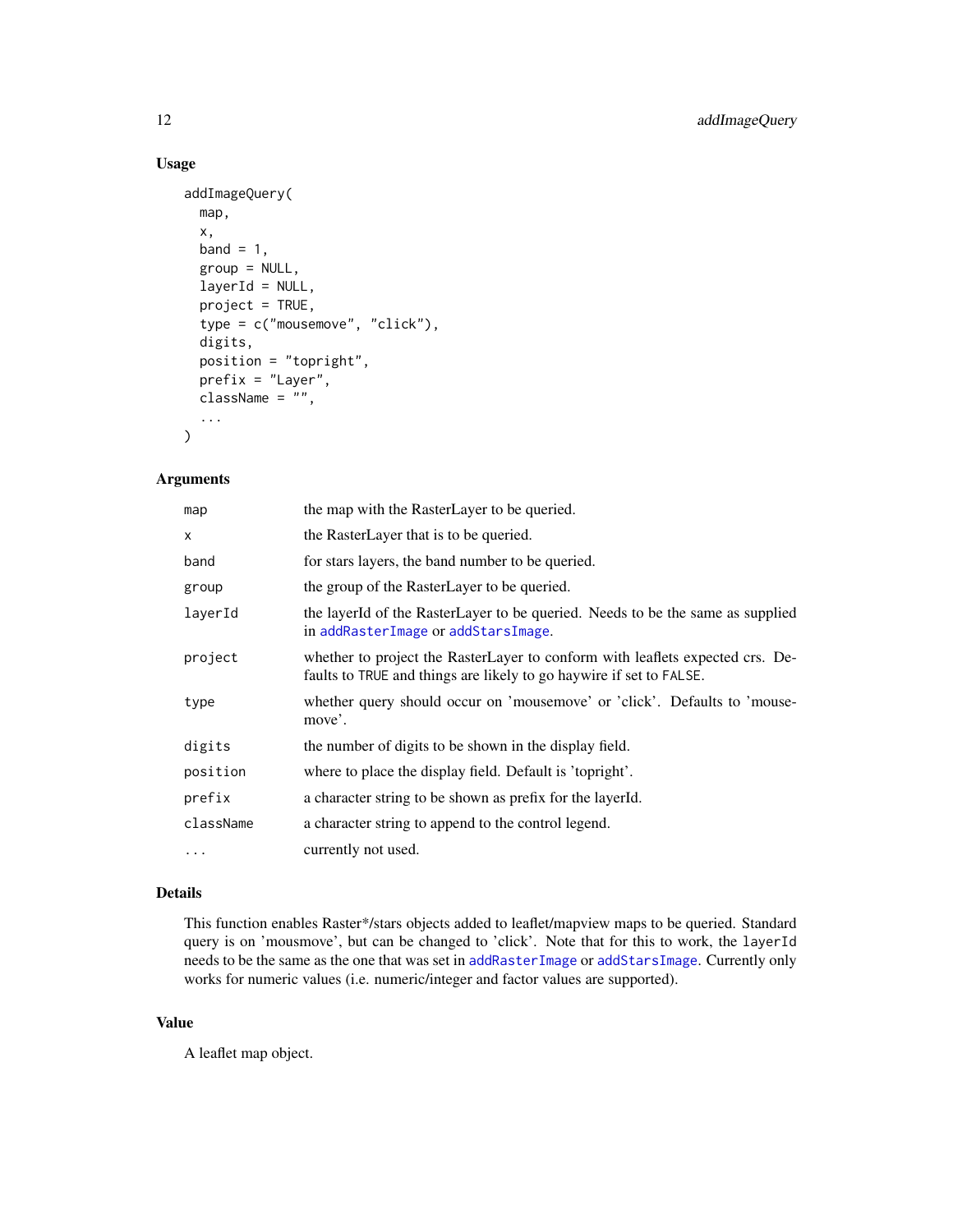#### <span id="page-12-0"></span>addLocalFile 13

# Examples

```
if (interactive()) {
 if (requireNamespace("plainview")) {
    library(leaflet)
    library(plainview)
    leaflet() %>%
     addProviderTiles("OpenStreetMap") %>%
     addRasterImage(poppendorf[[1]], project = TRUE, group = "poppendorf",
                     layerId = "poppendorf") %>%
     addImageQuery(poppendorf[[1]], project = TRUE,
                    layerId = "poppendorf") %>%
     addLayersControl(overlayGroups = "poppendorf")
 }
}
```
addLocalFile *Add vector data to leaflet map directly from the file system*

#### Description

Add vector data to leaflet map directly from the file system

#### Usage

```
addLocalFile(
  map,
  file,
  layerId = NULL,group = NULL,
 popup = NULL,
  label = NULL,radius = 10,
  stroke = TRUE,
  color = "#03F",
 weight = 5,
  opacity = 0.5,
  fill = TRUE,
  fillColor = color,
  fillOpacity = 0.2,
 dashArray = NULL,
  options = NULL
)
```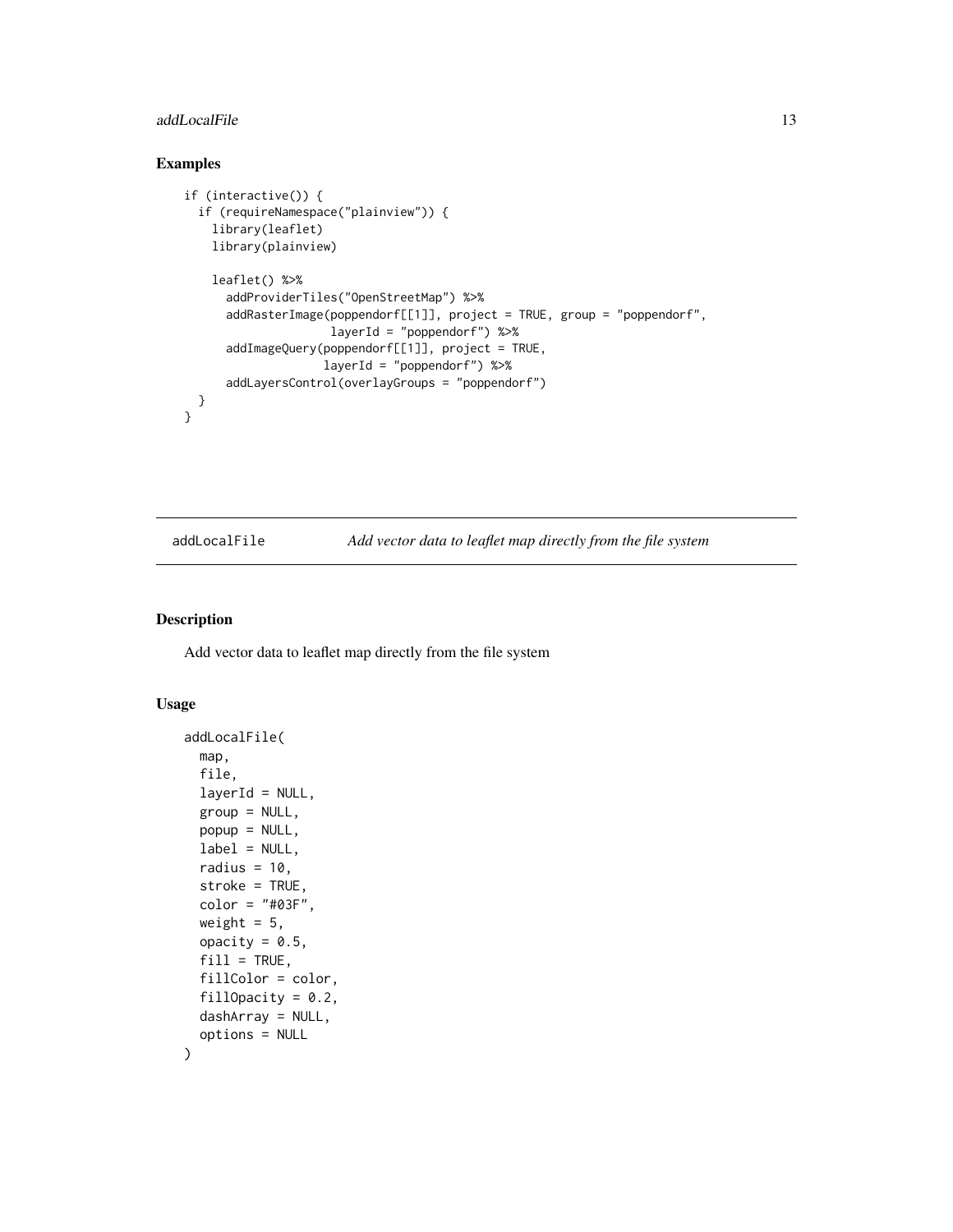# Arguments

| map         | a mapview or leaflet object.                                                                                                 |
|-------------|------------------------------------------------------------------------------------------------------------------------------|
| file        | file path to the file to be added to map. NOTE: will be reprojected on-the-fly if<br>not in "longlat".                       |
| layerId     | the layer id.                                                                                                                |
| group       | the group name for the file to be added to map.                                                                              |
| popup       | either a logical of whether to show the feature properties (fields) in popups or<br>the name of the field to show in popups. |
| label       | name of the field to be shown as a tooltip.                                                                                  |
| radius      | the size of the circle markers.                                                                                              |
| stroke      | whether to draw stroke along the path (e.g. the borders of polygons or circles).                                             |
| color       | stroke color.                                                                                                                |
| weight      | stroke width in pixels.                                                                                                      |
| opacity     | stroke opacity.                                                                                                              |
| fill        | whether to fill the path with color (e.g. filling on polygons or circles).                                                   |
| fillColor   | fill color.                                                                                                                  |
| fillOpacity | fill opacity.                                                                                                                |
| dashArray   | a string that defines the stroke dash pattern.                                                                               |
| options     | a list of extra options for tile layers, popups, paths (circles, rectangles, polygons,<br>), or other map elements.          |

```
if (interactive()) {
 library(leafem)
 library(leaflet)
 library(sf)
  destfile = tempfile(fileext = ".gpkg")
  st_write(st_as_sf(gadmCHE), dsn = destfile)
 leaflet() %>%
   addTiles() %>%
   addLocalFile(destfile, popup = TRUE)
}
```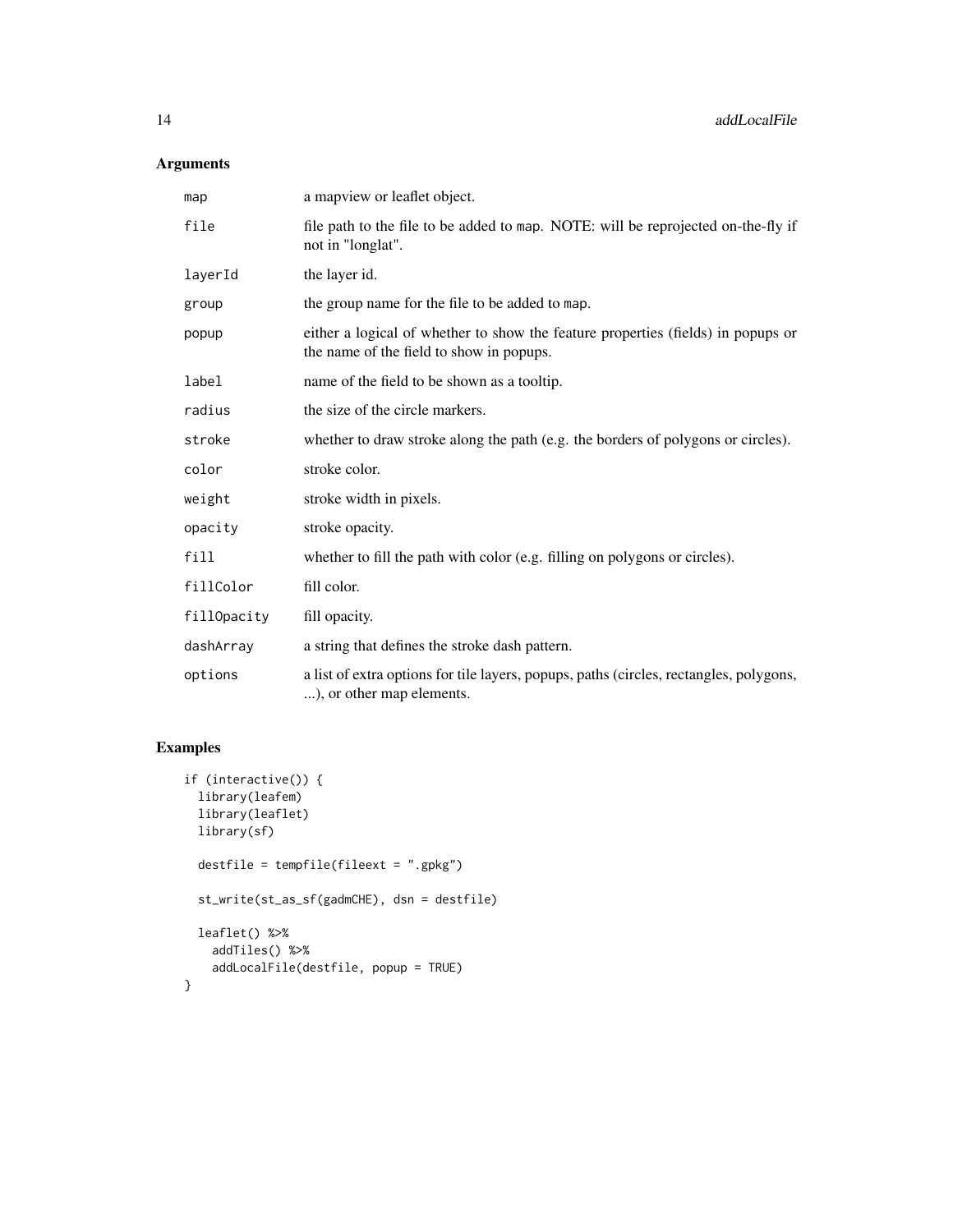<span id="page-14-0"></span>

## Description

This function adds an image to a map. Both local and remote (web) image sources are supported. Position on the map is completely controllable.

#### Usage

```
addLogo(
  map,
  img,
  alpha = 1,
  src = c("remote", "local"),
  url,
 position = c("topleft", "topright", "bottomleft", "bottomright"),
 offset.x = 50,
 offset.y = 13,
 width = 60,
 height = 60\mathcal{L}
```
# Arguments

| map      | a map view or leaflet object.                                                                                     |
|----------|-------------------------------------------------------------------------------------------------------------------|
| img      | the image to be added to the map.                                                                                 |
| alpha    | opacity of the added image.                                                                                       |
| src      | character specifying the source location ("local" for images from the disk, "re-<br>mote" for web image sources). |
| url      | an optional URL to be opened when clicking on the image (e.g. company's<br>homepage).                             |
| position | one of "topleft", "topright", "bottomleft", "bottomright".                                                        |
| offset.x | the offset in x direction from the chosen position (in pixels).                                                   |
| offset.y | the offset in y direction from the chosen position (in pixels).                                                   |
| width    | width of the rendered image in pixels.                                                                            |
| height   | height of the rendered image in pixels.                                                                           |

# Examples

```
library(leaflet)
## default position is topleft next to zoom control
```
img <- "https://www.r-project.org/logo/Rlogo.svg" leaflet() %>% addTiles() %>% addLogo(img, url = "https://www.r-project.org/logo/")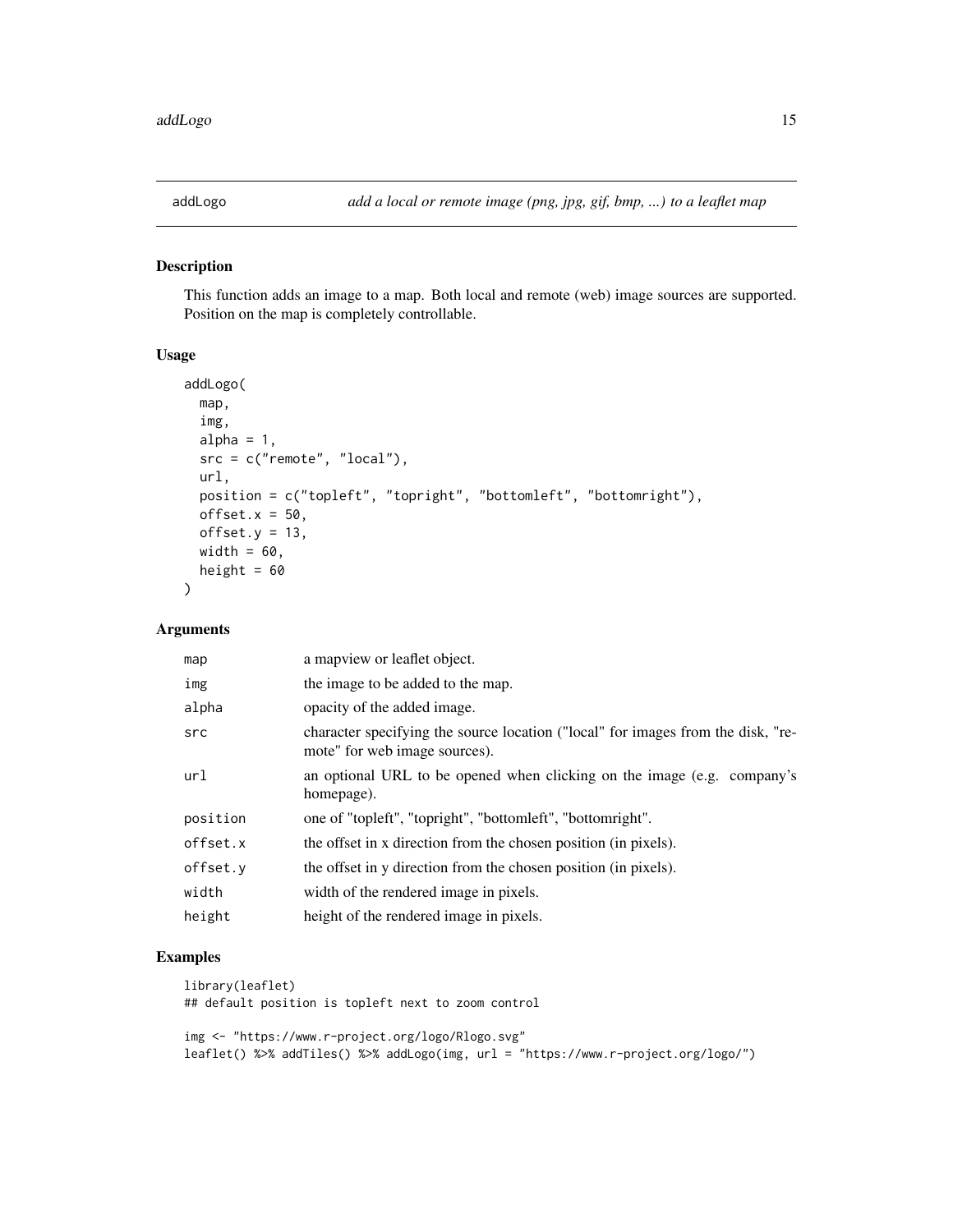```
## with local image
if (requireNamespace("png")) {
 library(png)
 img <- system.file("img", "Rlogo.png", package="png")
 leaflet() %>% addTiles() %>% addLogo(img, src = "local", alpha = 0.3)
 ## dancing banana gif :-)
 m <- leaflet() %>%
   addTiles() %>%
   addCircleMarkers(data = breweries91)
 addLogo(m, "https://jeroenooms.github.io/images/banana.gif",
          position = "bottomleft",
         offset.x = 5,
         offset.y = 40,width = 100,
         height = 100)
}
```
addMouseCoordinates *Add mouse coordinate information at top of map.*

#### Description

This function adds a box displaying the current cursor location (latitude, longitude and zoom level) at the top of a rendered mapview or leaflet map. In case of mapview, this is automatically added. NOTE: The information will only render once a mouse movement has happened on the map.

#### Usage

```
addMouseCoordinates(map, epsg = NULL, proj4string = NULL, native.crs = FALSE)
```
removeMouseCoordinates(map)

clip2sfc(x, clipboard = TRUE)

| map         | a map view or leaflet object.                                  |
|-------------|----------------------------------------------------------------|
| epsg        | the epsg string to be shown.                                   |
| proj4string | the projastring to be shown.                                   |
| native.crs  | logical, whether to use the native crs in the coordinates box. |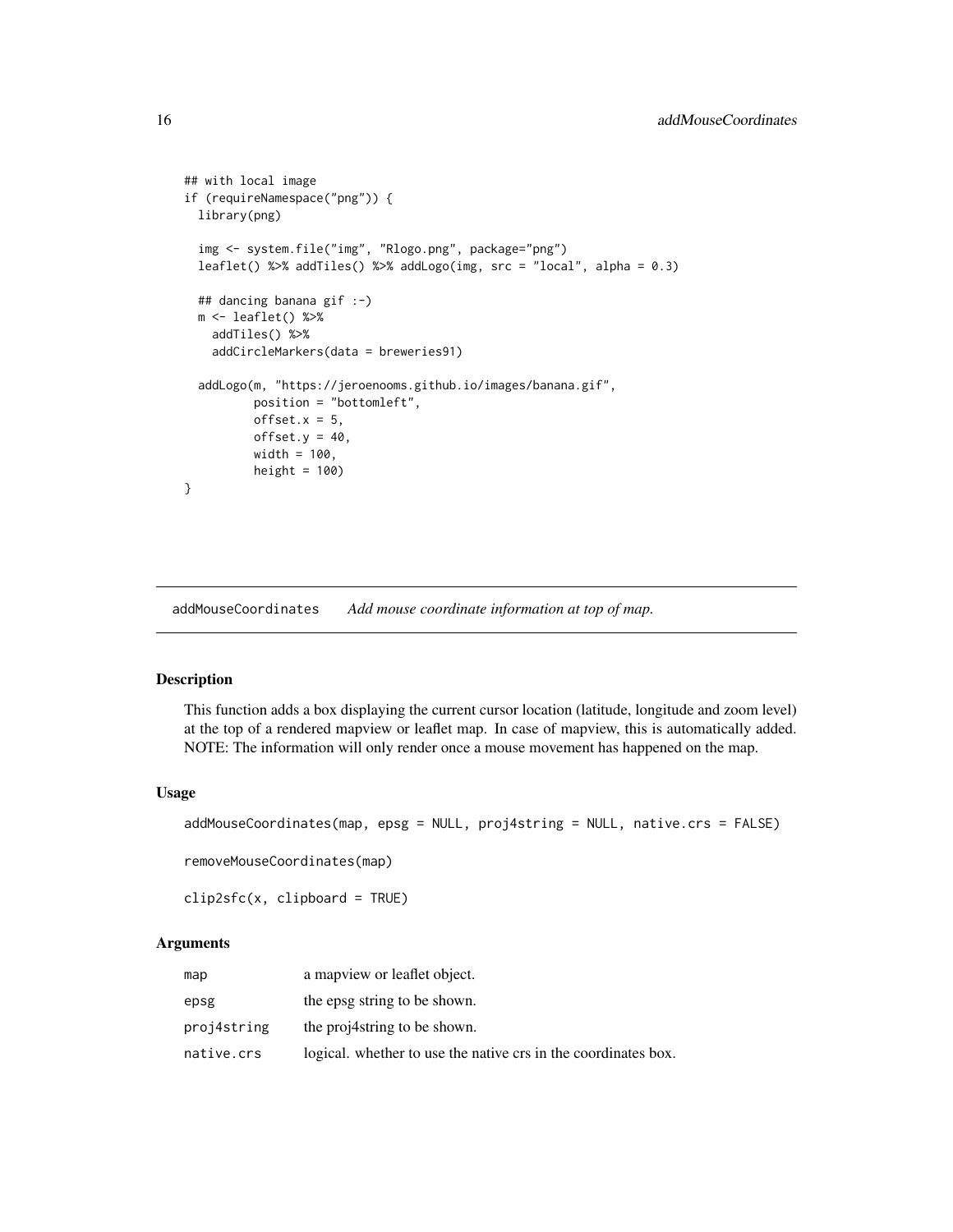| X         | a charcter string with valid longitude and latitude values. Order matters! If<br>missing and clipboard = TRUE (the default) contents will be read from the clip-<br>board. |
|-----------|----------------------------------------------------------------------------------------------------------------------------------------------------------------------------|
| clipboard | whether to read contents from the clipboard. Default is TRUE.                                                                                                              |

#### Details

If style is set to "detailed", the following information will be displayed:

- x: x-position of the mouse cursor in projected coordinates
- y: y-position of the mouse cursor in projected coordinates
- epsg: the epsg code of the coordinate reference system of the map
- proj4: the proj4 definition of the coordinate reference system of the map
- lat: latitude position of the mouse cursor
- lon: longitude position of the mouse cursor
- zoom: the current zoom level

By default, only 'lat', 'lon' and 'zoom' are shown. To show the details about epsg, proj4 press and hold 'Ctrl' and move the mouse. 'Ctrl' + click will copy the current contents of the box/strip at the top of the map to the clipboard, though currently only copying of 'lon', 'lat' and 'zoom' are supported, not 'epsg' and 'proj4' as these do not change with pan and zoom.

### Functions

- removeMouseCoordinates: remove mouse coordinates information from a map
- clip2sfc: convert mouse coordinates from clipboard to sfc

#### Examples

```
library(leaflet)
leaflet() %>%
  addProviderTiles("OpenStreetMap") # without mouse position info
m = leaflet() %>%
  addProviderTiles("OpenStreetMap") %>%
  addMouseCoordinates()
m
```
removeMouseCoordinates(m)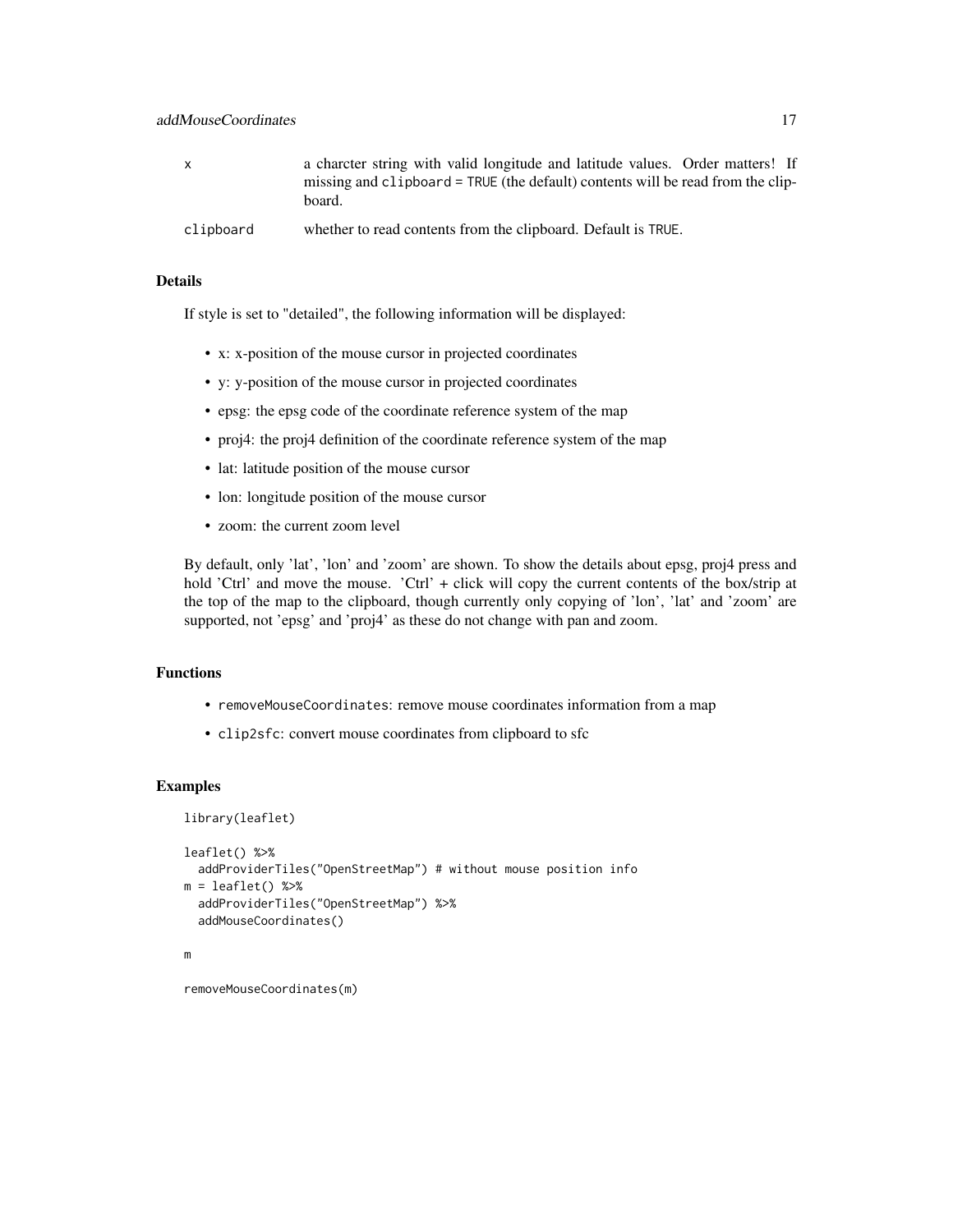<span id="page-17-0"></span>

# Description

Create a Red-Green-Blue image overlay from a RasterStack / RasterBrick or stars object based on three layers. Three layers (sometimes referred to as "bands" because they may represent different bandwidths in the electromagnetic spectrum) are combined such that they represent the red, green and blue channel. This function can be used to make 'true (or false) color images' from Landsat and other multi-band satellite images. Note, this text is plagirized, i.e. copied from [plotRGB](#page-0-0). AddRasterRGB and addStarsRGB are aliases.

# Usage

```
addRasterRGB(
 map,
 x,
 r = 3,
 g = 2,b = 1,
  quantiles = c(0.02, 0.98),
 domain = NULL,
 na.color = "#BEBEBE80",
  ...
)
addStarsRGB(
 map,
 x,
 r = 3,
 g = 2,
 b = 1,quantiles = c(0.02, 0.98),
 domain = NULL,
 na.color = "#BEBEBE80",
  ...
\mathcal{L}
```

| map | a map widget object created from 'leaflet()"                          |
|-----|-----------------------------------------------------------------------|
| X   | a 'RasterBrick', 'RasterStack' or 'stars" raster object               |
| r   | integer. Index of the Red channel/band, between 1 and nlayers $(x)$   |
| g   | integer. Index of the Green channel/band, between 1 and nlayers $(x)$ |
| b   | integer. Index of the Blue channel/band, between 1 and nlayers $(x)$  |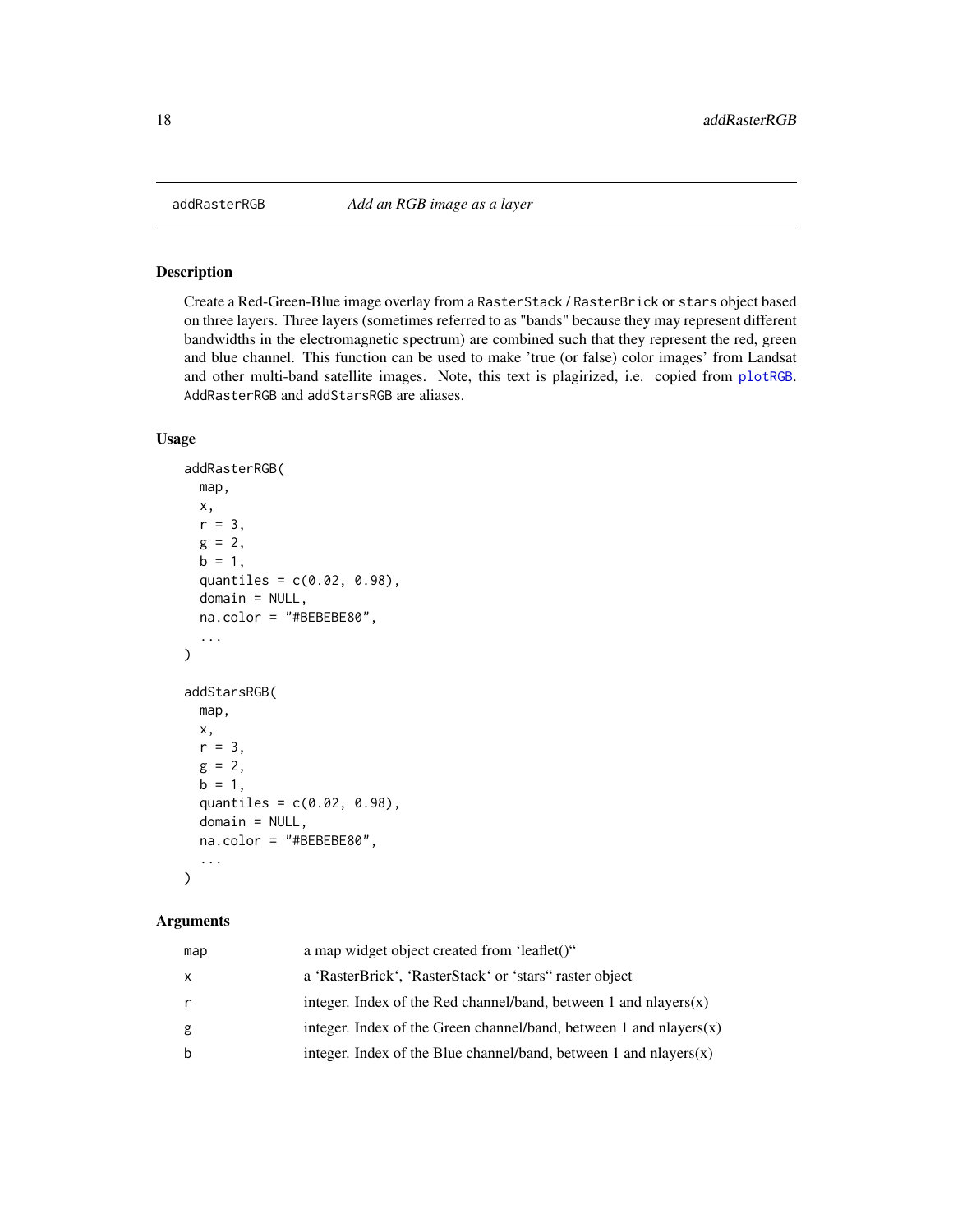# <span id="page-18-0"></span>addStarsImage 19

| quantiles | the upper and lower quantiles used for color stretching. If set to NULL, stretch-<br>ing is performed basing on 'domain' argument.                                                                       |
|-----------|----------------------------------------------------------------------------------------------------------------------------------------------------------------------------------------------------------|
| domain    | the upper and lower values used for color stretching. This is used only if 'quan-<br>tiles' is NULL. If both 'domain' and 'quantiles' are set to NULL, stretching is<br>applied based on min-max values. |
| na.color  | the color to be used for NA pixels                                                                                                                                                                       |
| $\cdot$   | additional arguments passed on to addRasterImage                                                                                                                                                         |

#### Author(s)

Tim Appelhans, Luigi Ranghetti

# Examples

```
require(raster)
require(stars)
require(plainview)
require(leaflet)
leaflet() %>%
  addTiles(group = "OpenStreetMap") %>%
  addRasterRGB(plainview::poppendorf, 4,3,2, group = "True colours") %>%
 addStarsRGB(st_as_stars(plainview::poppendorf), 5,4,3, group = "False colours") %>%
 addLayersControl(
   baseGroups = c("Satellite"),
   overlayGroups = c("True colours", "False colours"),
 \lambda
```
<span id="page-18-1"></span>addStarsImage *Add stars layer to a leaflet map*

#### Description

Add stars layer to a leaflet map

#### Usage

```
addStarsImage(
 map,
 x,
 band = 1,
 colors = "Spectral",
 opacity = 1,
  attribution = NULL,
  layerId = NULL,
```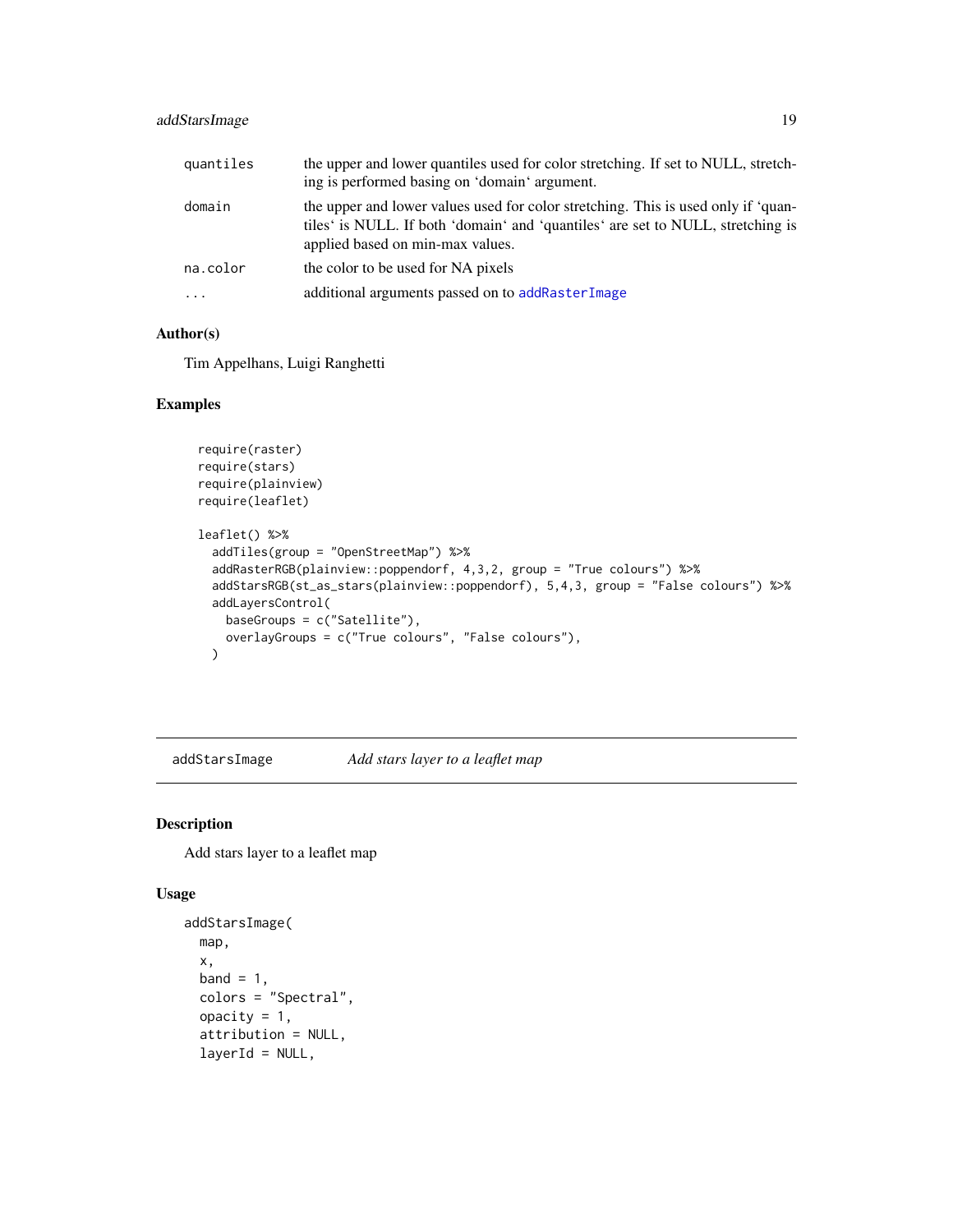```
group = NULL,
 project = FALSE,
 method = c("auto", "bilinear", "ngb"),
 maxBytes = 4 * 1024 * 1024,
 data = getMapData(map)
)
```
# Arguments

| a mapview or leaflet object.                                                                                                                                                                                                                                                |
|-----------------------------------------------------------------------------------------------------------------------------------------------------------------------------------------------------------------------------------------------------------------------------|
| a stars layer.                                                                                                                                                                                                                                                              |
| the band number to be plotted.                                                                                                                                                                                                                                              |
| the color palette (see colorNumeric) or function to use to color the raster values<br>(hint: if providing a function, set na.color to "#00000000" to make NA areas<br>transparent)                                                                                          |
| the base opacity of the raster, expressed from 0 to 1                                                                                                                                                                                                                       |
| the HTML string to show as the attribution for this layer                                                                                                                                                                                                                   |
| the layer id                                                                                                                                                                                                                                                                |
| the name of the group this raster image should belong to (see the same parameter<br>under addTiles)                                                                                                                                                                         |
| if TRUE, automatically project x to the map projection expected by Leaflet<br>(EPSG:3857); if FALSE, it's the caller's responsibility to ensure that x is al-<br>ready projected, and that extent(x) is expressed in WGS84 latitude/longitude<br>coordinates                |
| the method used for computing values of the new, projected raster image. "bilin-<br>ear" (the default) is appropriate for continuous data, "ngb" - nearest neighbor - is<br>appropriate for categorical data. Ignored if project = FALSE. See projectRaster<br>for details. |
| the maximum number of bytes to allow for the projected image (before base64<br>encoding); defaults to 4MB.                                                                                                                                                                  |
| the data object from which the argument values are derived; by default, it is the<br>data object provided to leaflet() initially, but can be overridden                                                                                                                     |
|                                                                                                                                                                                                                                                                             |

# Details

This is an adaption of [addRasterImage](#page-0-0). See that documentation for details.

```
library(stars)
library(leaflet)
tif = system.file("tif/L7_ETMs.tif", package = "stars")
x = read\_stars(tif)leaflet() %>%
```
<span id="page-19-0"></span>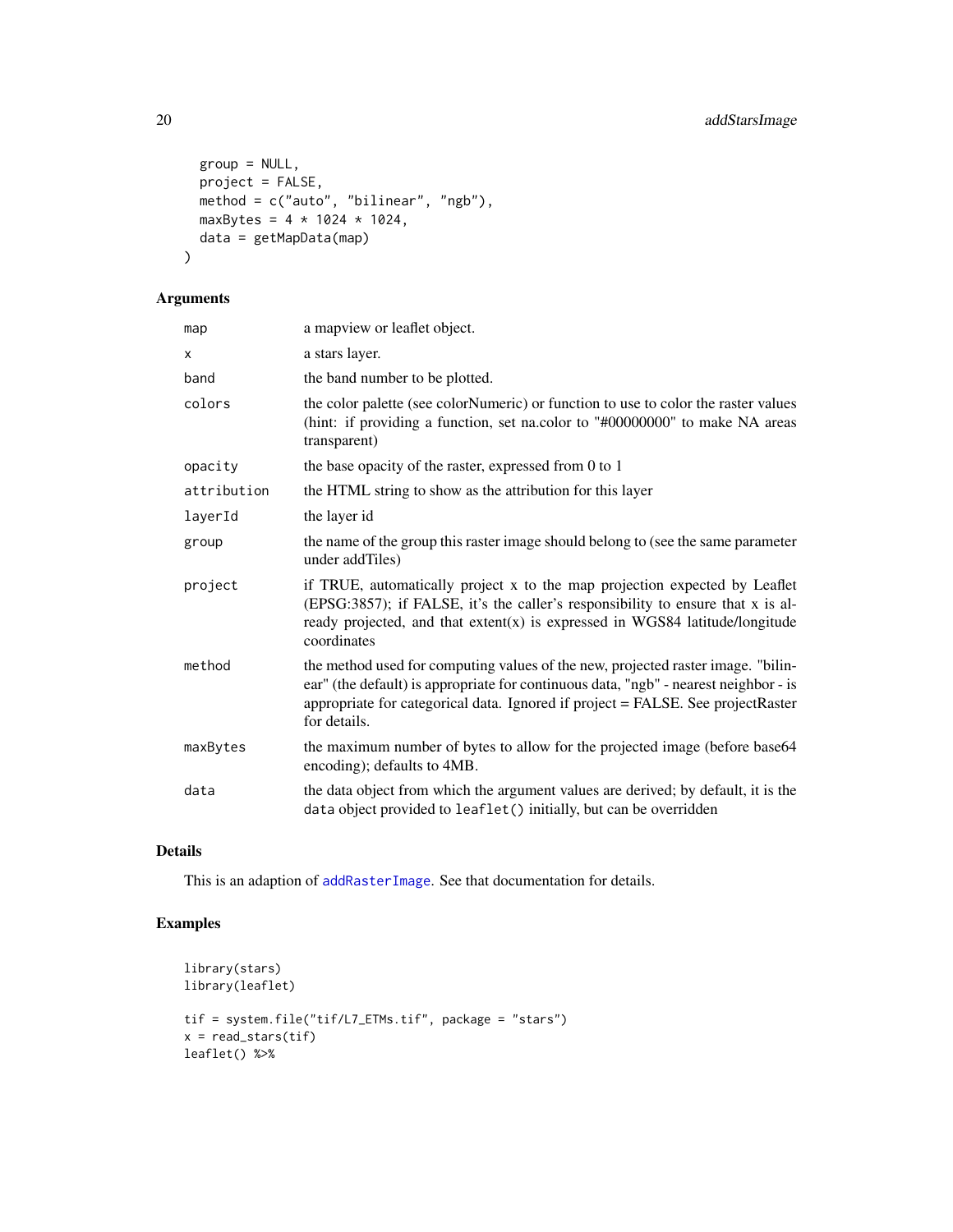```
addProviderTiles("OpenStreetMap") %>%
addStarsImage(x, project = TRUE)
```
addStaticLabels *Add static labels to* leaflet *or* mapview *objects*

# Description

Being a wrapper around [addLabelOnlyMarkers](#page-0-0), this function provides a smart-and-easy solution to add custom text labels to an existing leaflet or mapview map object.

# Usage

addStaticLabels(map, data, label, group = NULL, layerId = NULL, ...)

# Arguments

| map     | A leaflet or mapview object.                                                                                                  |
|---------|-------------------------------------------------------------------------------------------------------------------------------|
| data    | A sf or Spatial* object used for label placement, defaults to the locations of<br>the first dataset in 'map'.                 |
| label   | The labels to be placed at the positions indicated by 'data' as character, or any<br>vector that can be coerced to this type. |
| group   | the group of the static labels layer.                                                                                         |
| layerId | the layerId of the static labels layer.                                                                                       |
| .       | Additional arguments passed to labeloptions.                                                                                  |

# Value

A labelled leaflet map

#### Author(s)

Florian Detsch, Lorenzo Busetto

# See Also

[addLabelOnlyMarkers](#page-0-0).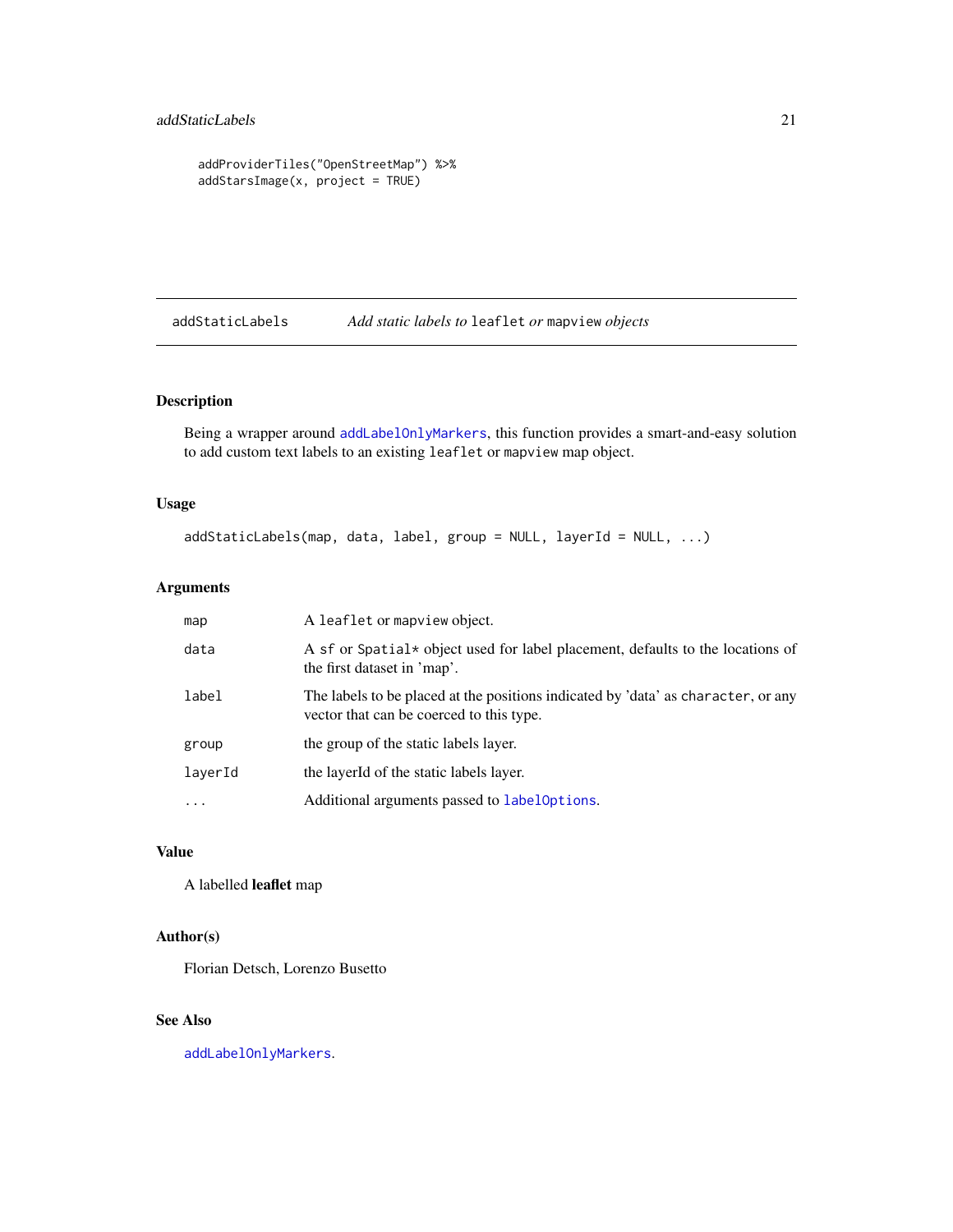#### Examples

```
## Not run:
## leaflet label display options
library(leaflet)
lopt = labelOptions(noHide = TRUE,
                    direction = 'top',
                    textOnly = TRUE)
## Add labels on a Leaflet map
indata <- sf::st_read(system.file("shape/nc.shp", package="sf"))
leaflet(indata) %>%
  addProviderTiles("OpenStreetMap") %>%
  addFeatures(.) %>%
  addStaticLabels(., label = indata$NAME)
Modify styling -
leaflet(indata) %>%
  addProviderTiles("OpenStreetMap") %>%
  addFeatures(.) %>%
  addStaticLabels(., label = indata$NAME,
                    style = list("color" = "red", "font-weight" = "bold"))
```

```
## End(Not run)
```
addTileFolder *Add raster tiles from a local folder*

# Description

Add tiled raster data pyramids from a local folder that was created with gdal2tiles.py (see [https:](https://gdal.org/gdal2tiles.html) [//gdal.org/gdal2tiles.html](https://gdal.org/gdal2tiles.html) for details).

#### Usage

```
addTileFolder(
  map,
  folder,
  tms = TRUE,layerId = NULL,group = NULL,
 attribution = NULL,
 options = leaflet::tileOptions(),
  data = leaflet::getMapData(map)
)
```
<span id="page-21-0"></span>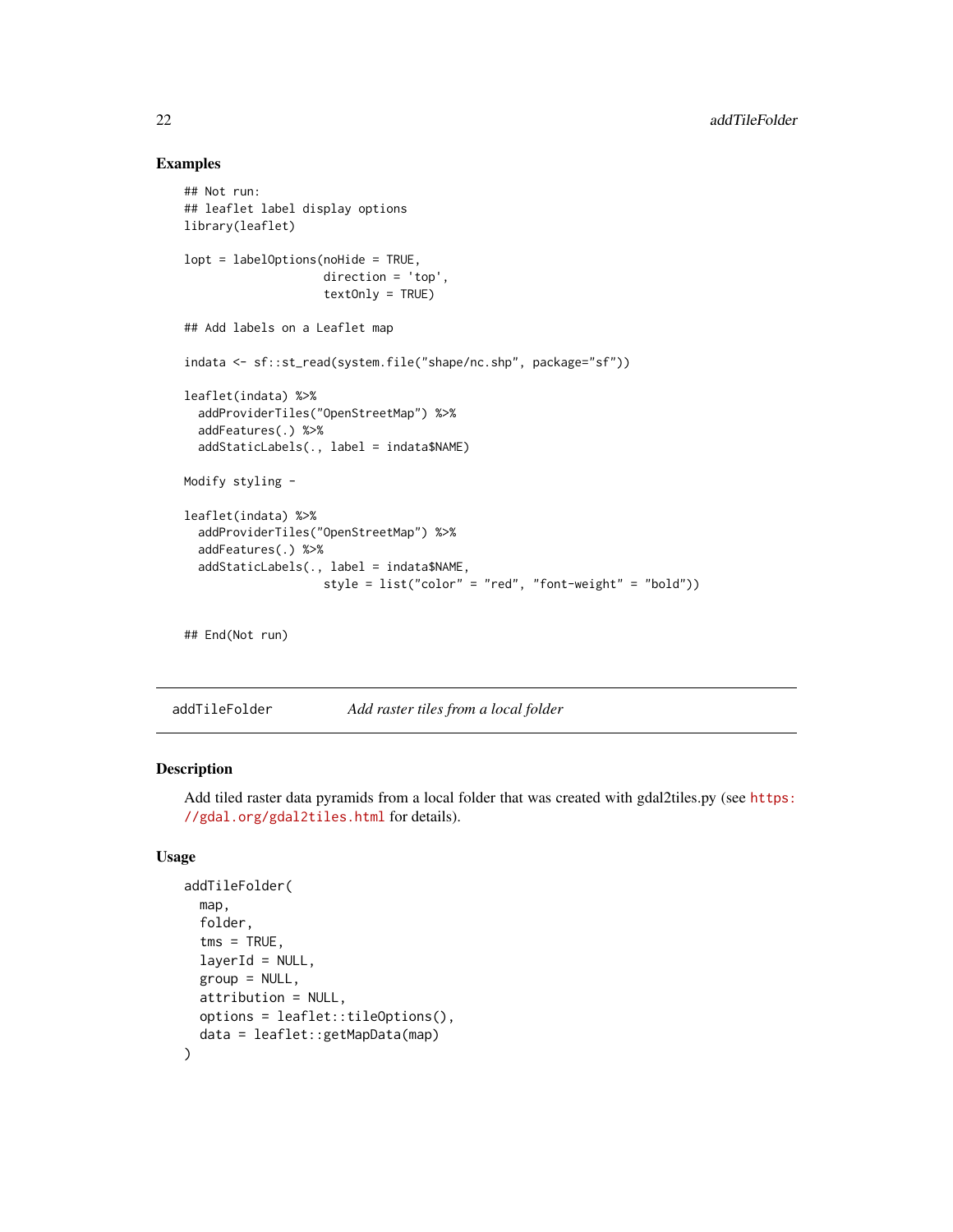# <span id="page-22-0"></span>colorOptions 23

#### Arguments

| map         | a map view or leaflet object.                                                                                                                                  |
|-------------|----------------------------------------------------------------------------------------------------------------------------------------------------------------|
| folder      | the (top level) folder where the tiles (folders) reside.                                                                                                       |
| tms         | whether the tiles are served as TMS tiles.                                                                                                                     |
| layerId     | the layer id.                                                                                                                                                  |
| group       | the group name for the tile layer to be added to map.                                                                                                          |
| attribution | the attribution text of the tile layer (HTML).                                                                                                                 |
| options     | a list of extra options for tile layers. See tileoptions for details. When the<br>tiles were created with gdal2tiles. py argument tms needs to be set to TRUE. |
| data        | the data object from which the argument values are derived; by default, it is the<br>data object provided to leaflet() initially, but can be overridden.       |

colorOptions *Color options for addGeoRaster and addGeotiff*

#### Description

Color options for addGeoRaster and addGeotiff

#### Usage

```
colorOptions(palette = NULL, breaks = NULL, na.color = "#bebebe22")
```
#### Arguments

| palette  | the color palette to use. Can be a set of colors or a color generating function<br>such as the result of colorRampPalette. |
|----------|----------------------------------------------------------------------------------------------------------------------------|
| breaks   | the breaks at which color should change.                                                                                   |
| na.color | color for NA values (will map to NaN in Javascript).                                                                       |

garnishMap *Garnish/decorate leaflet or mapview maps.*

# Description

This function provides a versatile interface to add components to a leaflet or mapview map. It takes functions such as "addMouseCoordinates" or [addLayersControl](#page-0-0) and their respective arguments and adds them to the map. Arguments must be named. Functions can be plain or character strings.

# Usage

garnishMap(map, ...)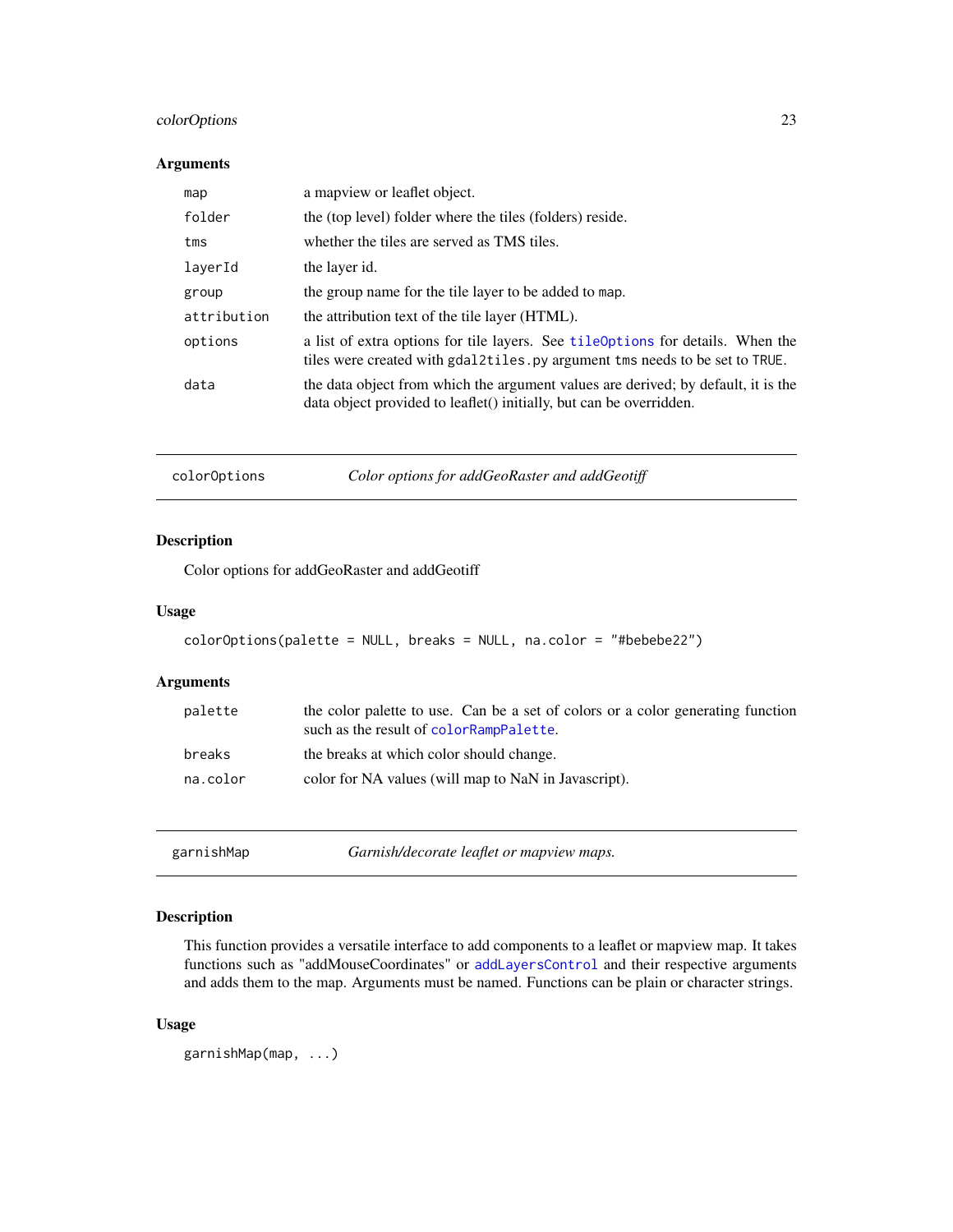#### <span id="page-23-0"></span>Arguments

| map | a mapview or leaflet object.                          |
|-----|-------------------------------------------------------|
| .   | functions and their arguments to add things to a map. |

#### Examples

```
library(leaflet)
```

```
m <- leaflet() %>% addProviderTiles("OpenStreetMap")
garnishMap(m, addMouseCoordinates)
```

```
## add more than one with named argument
library(leaflet)
```

```
m1 <- garnishMap(m, addScaleBar, addMouseCoordinates,
                 position = "bottomleft")
m1
```
updateLayersControl *Update the layer controls when adding layers to an existing map.*

# Description

When adding additional base layers or overlay layers to an existing map, updateLayersControl will either update the existing layers control or add a new one if map has none.

# Usage

```
updateLayersControl(
  map,
  addBaseGroups = character(0),
  addOverlayGroups = character(0),
  position = "topleft",
  ...
\mathcal{L}
```

| map              | A leaflet or mapview map.                                                   |
|------------------|-----------------------------------------------------------------------------|
| addBaseGroups    | group names of base layers to be added to layers control.                   |
| addOverlayGroups |                                                                             |
|                  | group names of overlay layers to be added to layers control.                |
| position         | position of control: "topleft", "topright", "bottomleft", or "bottomright". |
| $\ddotsc$        | Further arguments passed to addLayersControl.                               |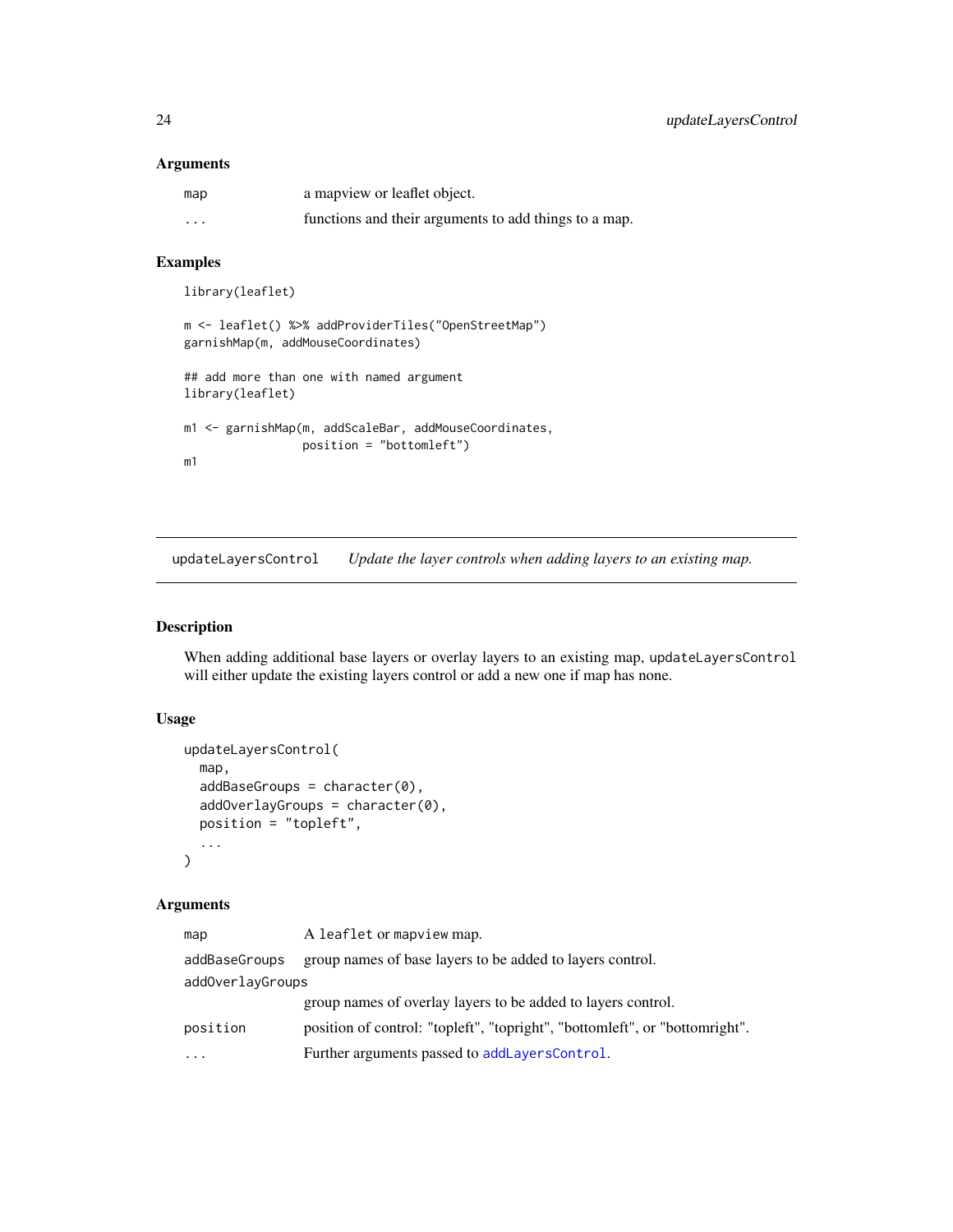# updateLayersControl 25

# Value

A leaflet map object.

```
library(leaflet)
```

```
map = leaflet() %>%
        addProviderTiles("OpenStreetMap", group = "OSM") %>%
        addProviderTiles("CartoDB.DarkMatter", group = "dark") %>%
        addCircleMarkers(data = breweries91, group = "brew")
map # no layers control
```

```
map %>%
 updateLayersControl(addBaseGroups = c("OSM", "dark"),
                     addOverlayGroups = "brew")
```